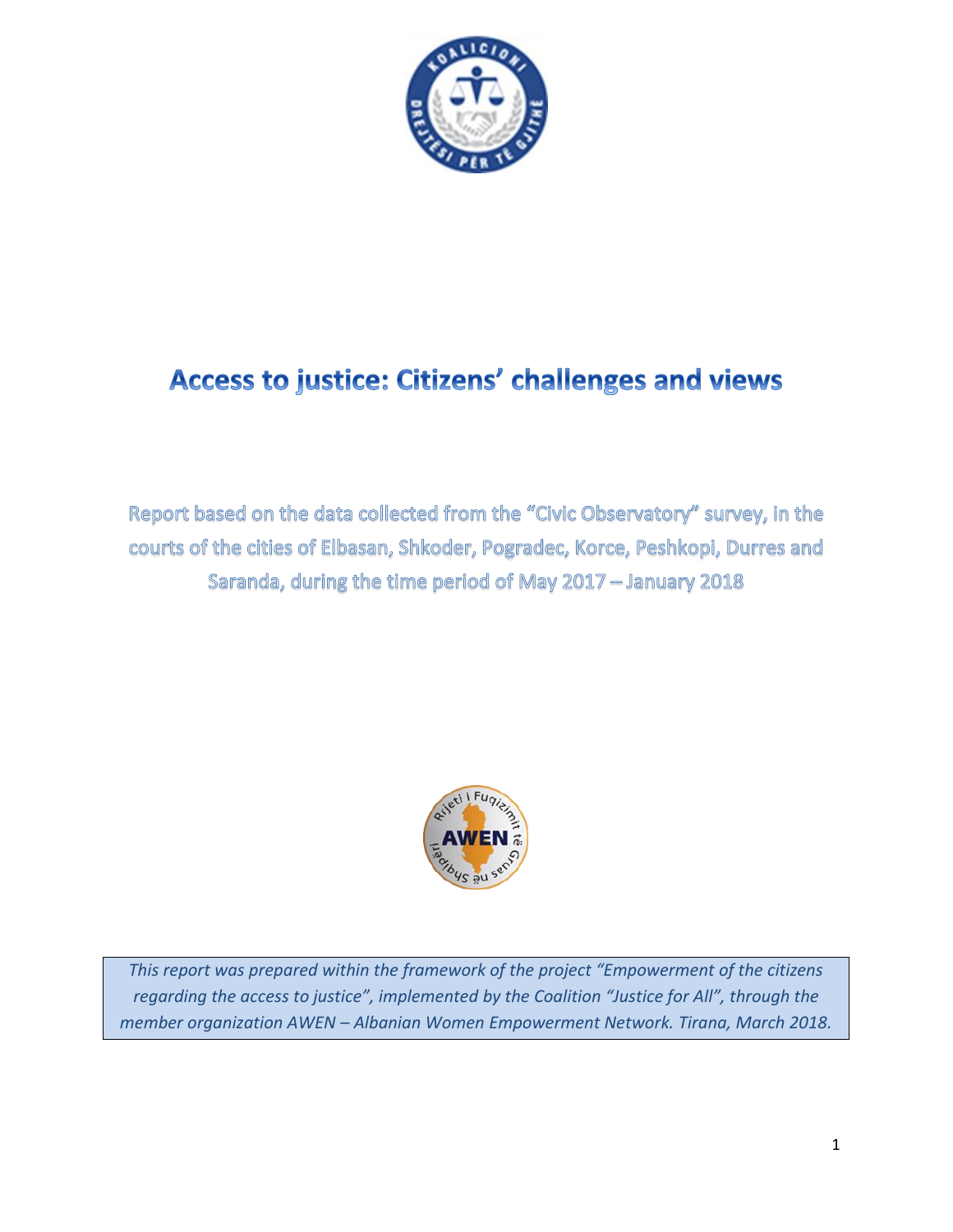

# <span id="page-1-0"></span>Table of contents

| i.                                                                                          | The beginning and nature of judicial proceedings  Error! Bookmark not defined.                  |  |  |
|---------------------------------------------------------------------------------------------|-------------------------------------------------------------------------------------------------|--|--|
| ii.                                                                                         |                                                                                                 |  |  |
| iii.                                                                                        |                                                                                                 |  |  |
| iv.                                                                                         | Perceptions and experiences related to the judicial proceeding  Error! Bookmark not<br>defined. |  |  |
| v.                                                                                          | Citizens' evaluation regarding the professionals and expenses Error! Bookmark not<br>defined.   |  |  |
|                                                                                             |                                                                                                 |  |  |
| Appendix 1. Civic observatory in regards of access to justice  Error! Bookmark not defined. |                                                                                                 |  |  |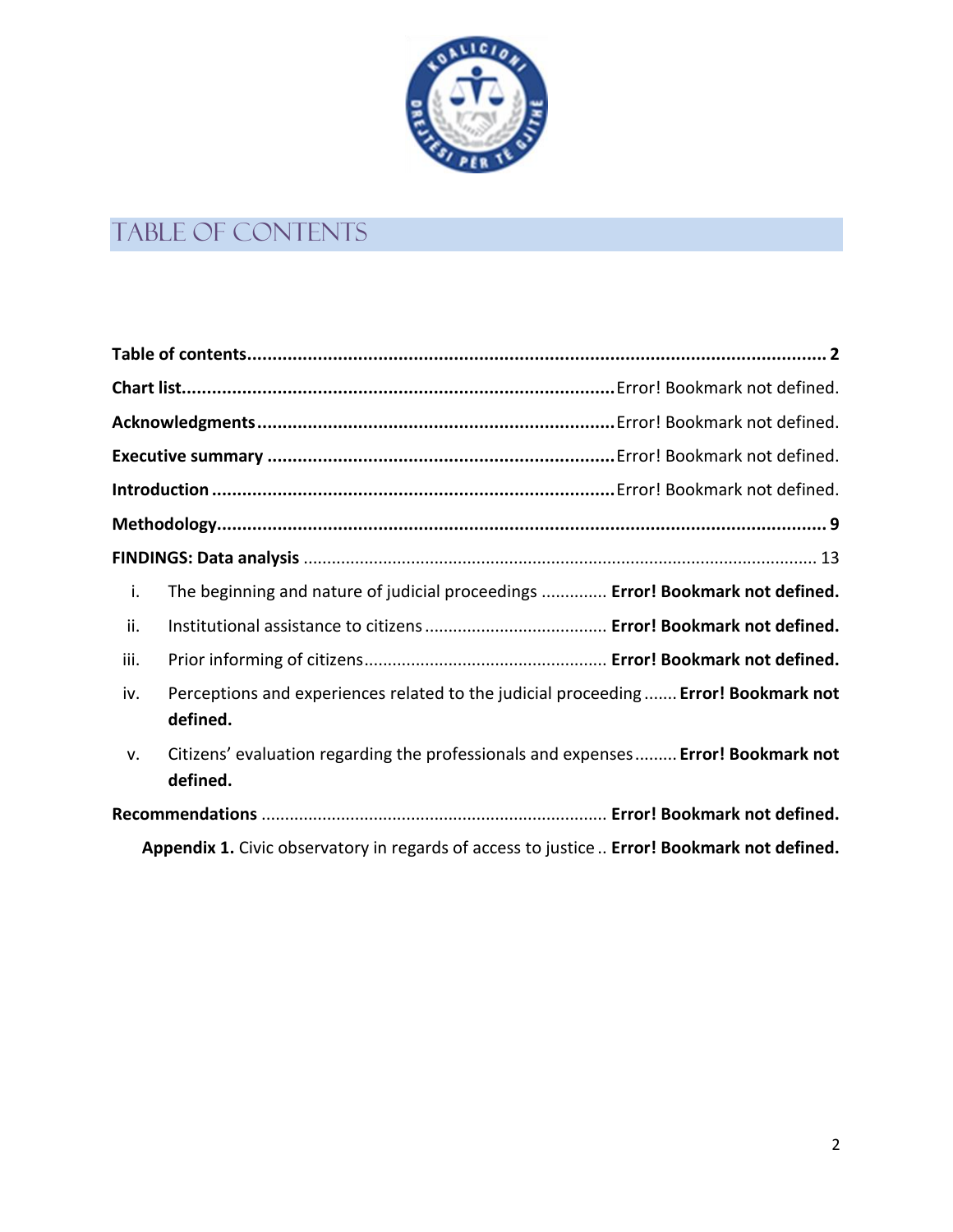

### CHART LIST

- **Chart no.1** City where the data was gathered
- **Chart no.2** Age of the people participating in the survey
- **Chart no.3** Marital status
- **Chart no.4** Employment status
- **Chart no.5** Special Status
- **Chart no.6** Nature of the judgement/case
- **Chart no.7** Position in the judicial case
- **Chart no.8** Obstacles encountered when starting a judicial proceeding
- **Chart no.9** Representation in court (with/without a lawyer)
- **Chart no.10** Release of a court order
- **Chart no.11** Institutional assistance in compiling the request
- **Chart no.12** Information by the relevant bodies regarding rights during judicial proceeding
- **Chart no.13** Information by the relevant bodies regarding the judicial proceeding
- **Chart no.14** Information by the relevant bodies regarding the time and date of the trial
- **Chart no.15** Information by the relevant bodies regarding the challenge of a court decision
- **Chart no.16** Information by the relevant bodies regarding the withdrawal of act's file
- **Chart no.17** Information by the relevant bodies regarding free legal aid
- **Chart no.18** Knowledge regarding the NPO-s that offer free legal aid
- **Chart no.19** Understanding the language used by the court during the proceeding
- **Chart no.20** The need for defense lawyer
- **Chart no.21** Ability/possibility to express oneself during court sessions
- **Chart no.22** Assessment of case settlement by the court
- **Chart no.23** Assessment of the treatment of the citizens by government bodies
- **Chart no.24** Assessment of the professionals involved in the process
- **Chart no.25** Assessment of judicial tax expenditures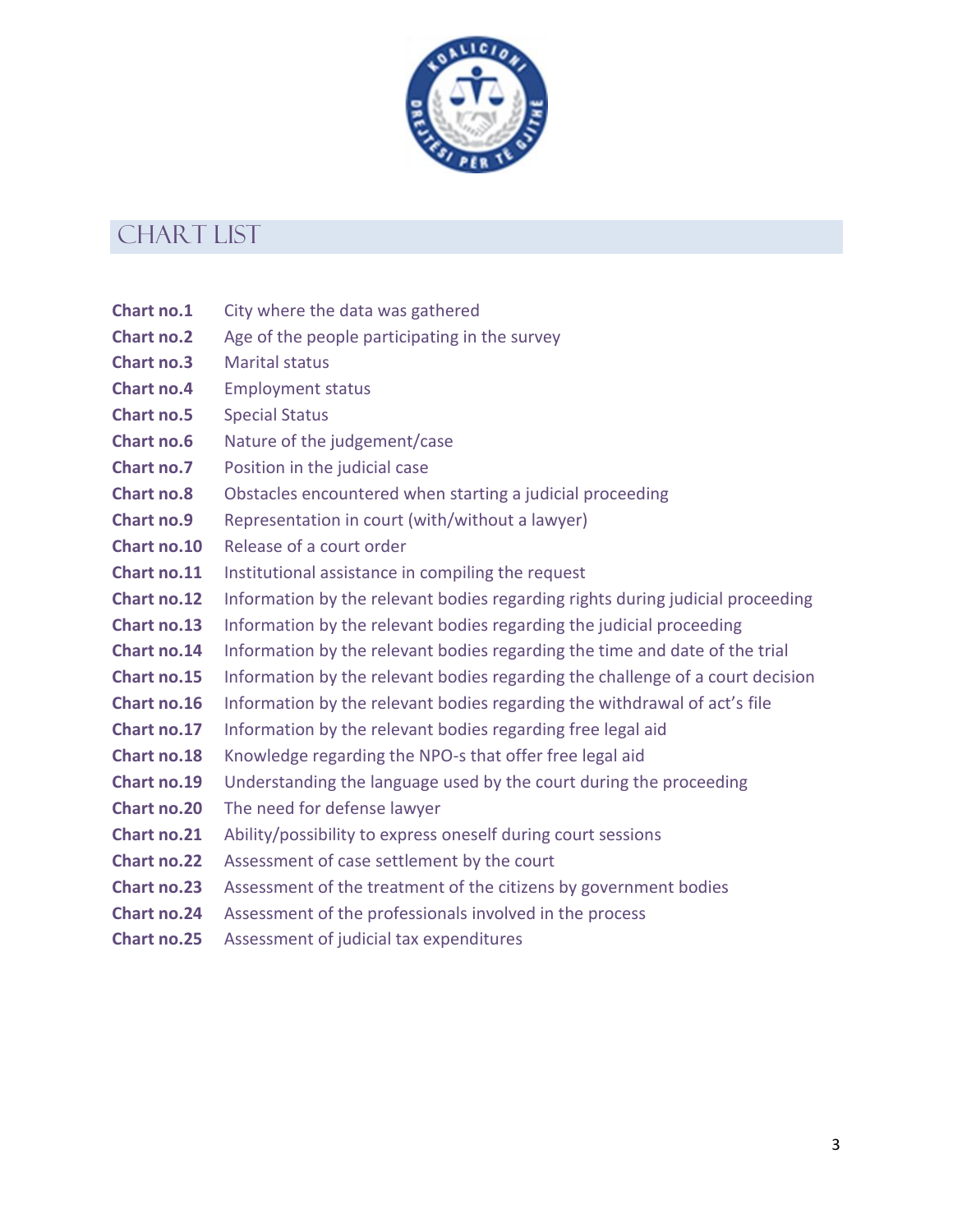

## acknowledgments

The report "Access to justice: Citizens' challenges and views" was prepared by AWEN – Albanian Women Empowerment Network" within the framework of the project "Citizen's empowerment regarding access to justice", implemented by the Coalition "Justice for All", AWEN and the member organizations, also involved in the realization of this project, for years have been working to defend the rights of vulnerable women in 7 of Albania, by offering assistance and legal aid to survivors of violence and trafficking.

This project is a struggle to have a clearer picture of the challenges that citizens encounter regarding access to justice, with a special focus on the citizens that are more vulnerable and consequently the needs of citizens in order to guarantee more qualitative access in justice through advocacy initiatives related to these challenges. The findings of this report will be used to advance efforts to improve the legislation and legal services that citizens receive, filling the gaps and pushing ahead to improving the situation of access to justice.

AWEN would like to thank the Coalition "Justice for All" for the trust and support in the implementation of this project, as well as the member organizations of AWEN– "Woman to Woman" Shkodra, "It's Me, The Woman" Pogradec, Korçë; Woman Forum Elbasan, "The Center for Women and Girls in Need" Durrës, "Vatra" Psycho-Social Centre, Vlore,'Jona' Association, Sarandë, Agritra- Vizion" Peshkopi – that enabled the collection of field data, through the involvement of organizations' lawyers in filling in observer questionnaires, in the district courts where they work. We also thank all the citizens that took part in the survey and shared with us their experiences regarding the access to justice.

Lastly, we hope that the findings of this report serve as a basis for new advocacy and lobbying initiatives, in full support of citizens who access the justice system in Albania.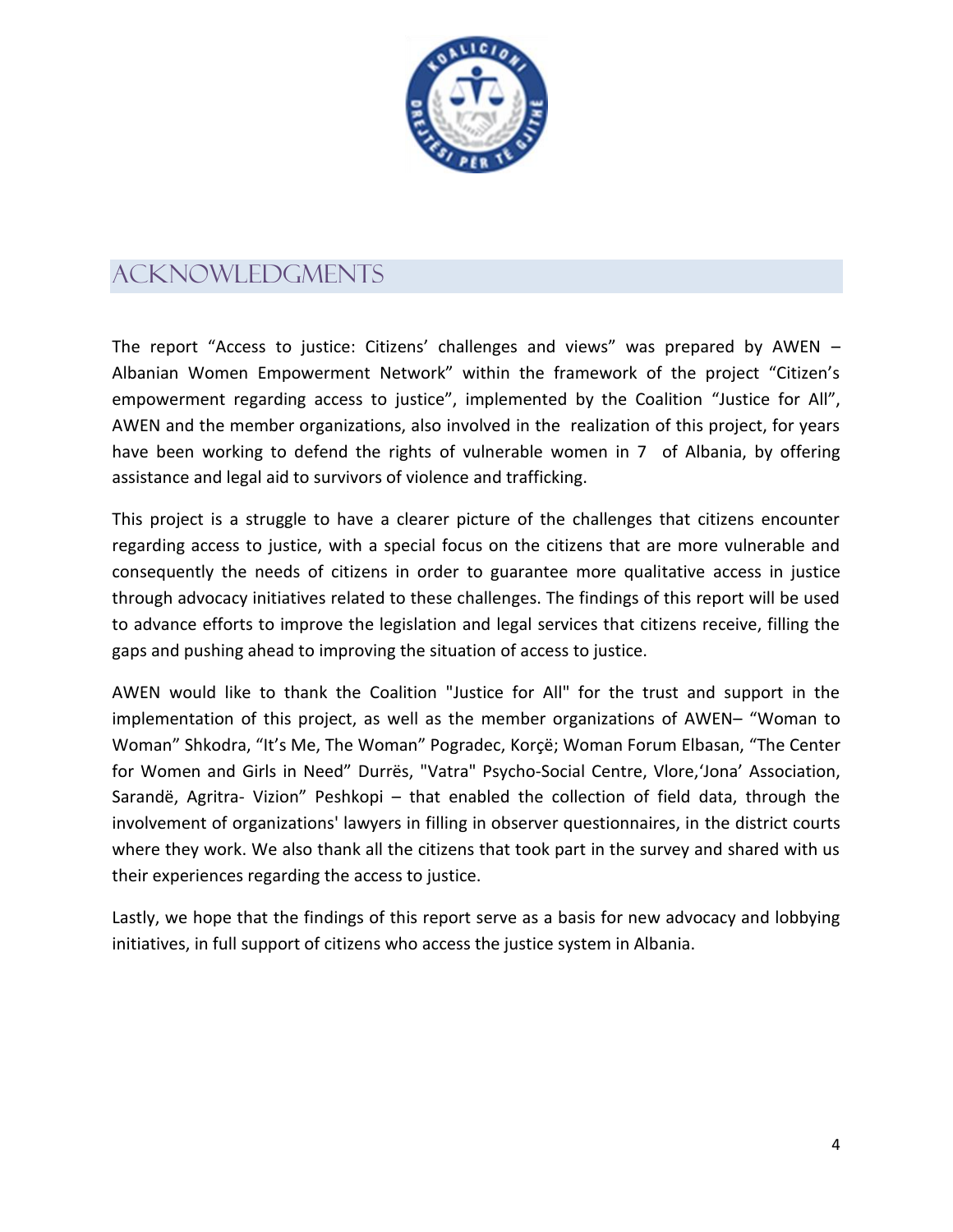

## EXECUTIVE SUMMERY

From the data gathered through the survey process of the citizens via the 'Civic Observatory', was found that the challenges and problems encountered are numerous and similar in all the municipalities where the survey was conducted.

#### *Some of the main findings that arose during the observatory were:*

- Regarding citizens' access to justice, the most frequent obstacle encountered by them is financial impossibilities (36.1%).
- **•** Around  $\frac{1}{4}$  of the citizens currently going through a judicial process are not represented in court by a defense lawyer. Economic problems do not result to be a significant factor from this survey.
- In all cases where there were minor children, children were assisted by a psychologist.
- The great majority of the citizens were informed by the court regarding the right they have during the judicial process (only 14% did not receive this information), also regarding the judicial procedure before arriving to court ( 19% did not receive this information);
- 9.4% of the citizens declare that they have not been informed in any way, in other words they have not received any notification regarding the time and date of the trial.
- **1/5 of the citizens declare that they have not received any information regarding their** citizen's right to challenge the court's decision concerning the case being judged.
- 31% of the citizens in the survey declare that they have no information/they were not informed by the court of their legal right to retrieve the acts of their file.
- 71% of the citizens have not been made aware from the court concerning the right to free legal aid, whereas 42% of them say that they were aware of the organizations that could offer free legal aid.
- For ¼ of the citizens, the language used by the court was too difficult to understand, even if they were or were not represented by a defense lawyer.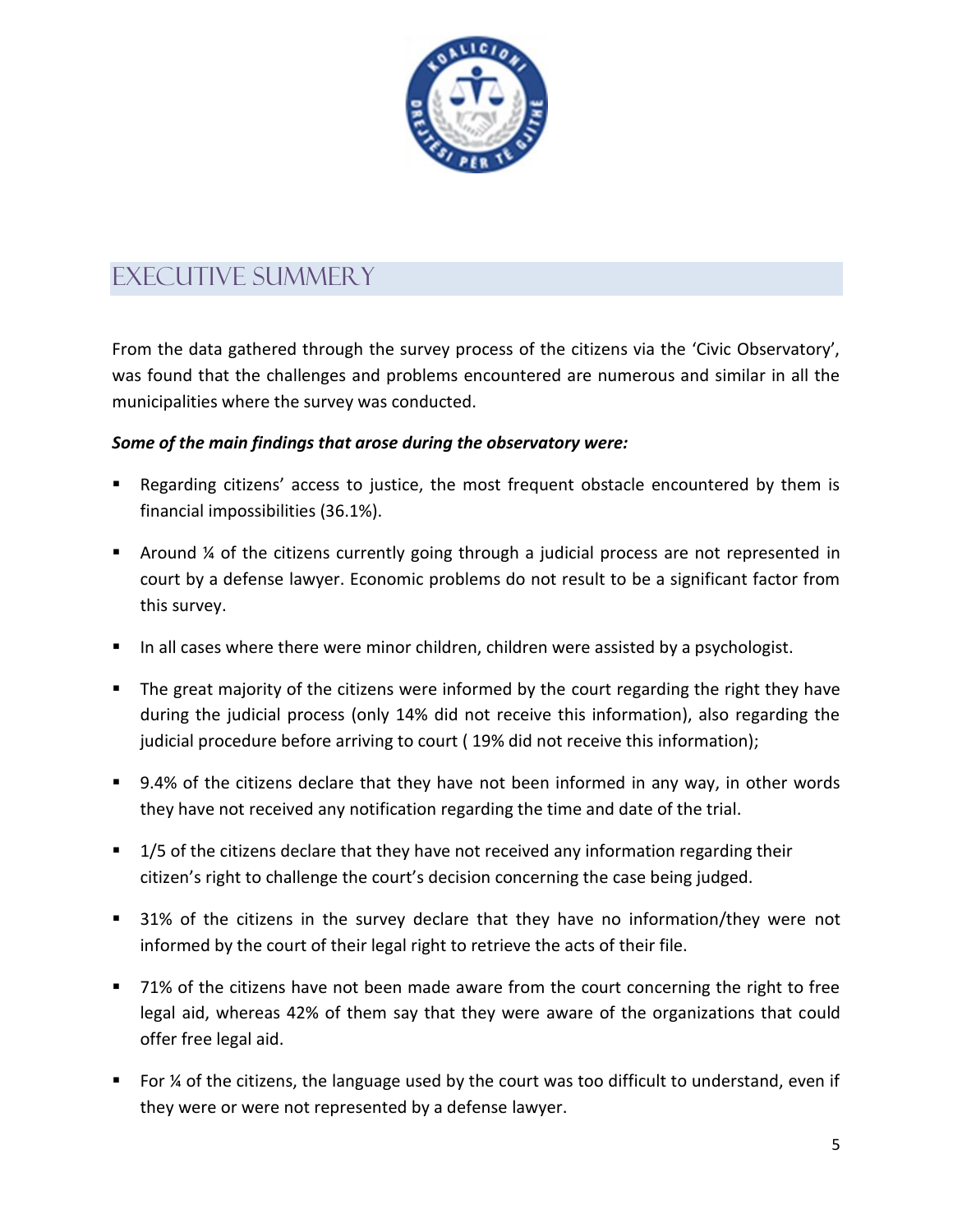

- 17.8% say, that they were not able to express what they wanted during the judicial process.
- <sup>3</sup>⁄4 of the citizens say that they felt the need for the presence of a defense lawyer during the judicial process.
- A high percentage of citizens (43%) assesses that the court's decision has not given a definite resolution to their request.
- A high percentage of the citizens (around 31%) declare that they have not been treated with respect, dignity and justice by the government authorities, which they have addressed in order to solve their problem (court, prosecutor). There is no significant difference in the way men, women and people with or without special status (physical disability, economic need) were treated.
- High evaluation were given, by the citizens that took part in the survey, to the secretary of the trial, Secretary of the Court and the Lawyer (around 7.3 points out of 10points), whereas the lowest evaluation was given to the persecutors of the case.
- Court fee expenditures, for the defense lawyers and for the experts are estimated to be unaffordable for an average of 40% of the citizens taking part in the survey, with a higher percentage among the citizens in economical need.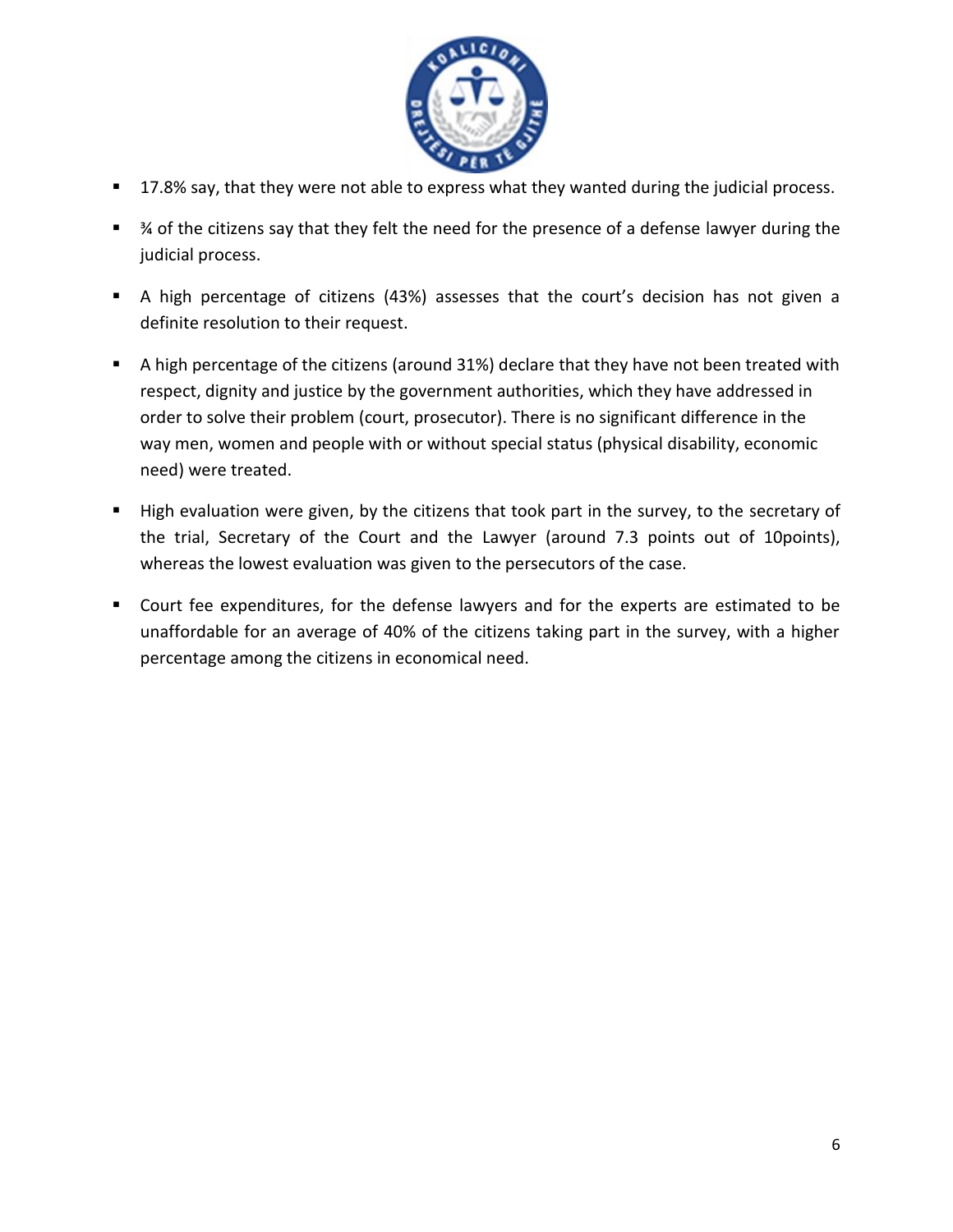

### **INTRODUCTION**

The project within the framework of which this report was compiled, is implemented by AWEN – Albanian Women Empowerment Network in cooperation with SSCI - South East Europe Social Contract Institute, one of the member organizations of the Coalition: "Justice for All". During the implementation of this project, efforts were focused on the Coalition's second strategic purpose: Expanding and improving access to justice for vulnerable individuals and groups such as Roma people, women, children, people with disabilities, victims of trafficking and violence, LGBTI, etc.

The three objectives of this intervention, according to the Coalition Action Plan, were: Strengthening disadvantaged groups through legal education; reducing legal, economic, and cultural barriers to access to justice for disadvantaged groups; improve the implementation of the legal framework for the protection of Victims of Domestic Violence. This report is an activity that helps in realizing the second objective of the project.

The overall objectives were to be achieved through: **i) informative and educational activities** through various communication channels with various groups working with AWEN member organizations such as: poor women, roma women and girls, women victims trafficking, women victims of GBV and domestic violence, women living in rural and remote areas, etc. Regarding their rights in terms of access to justice, legal, economic and cultural barriers, as well as in relation to the results the monitoring of the relevant legal framework; **ii) Monitoring the implementation of the legal framework** and assessing obstacles to access to justice in order to identify problems related to the special needs of disadvantaged groups; **iii) Advocacy for completing and improving the legal framework** to address key issues related to the special needs of disadvantaged groups, through meetings with implementing and decision-making institutions, as well as international institutions. These intrusive methods ensure the achievement of the strategic goal as a result of some strong strategic elements such as: wide public information coverage with a focus on disadvantaged groups, through 9 AWEN member organizations that have extensive experience in the work with disadvantaged groups in urban and rural areas; the previous experience of members and AWEN in monitoring the implementation of legislation and the assessment / identification of inhibitory factors that put vulnerable groups in a difficult position with regard to access to justice; AWEN's extensive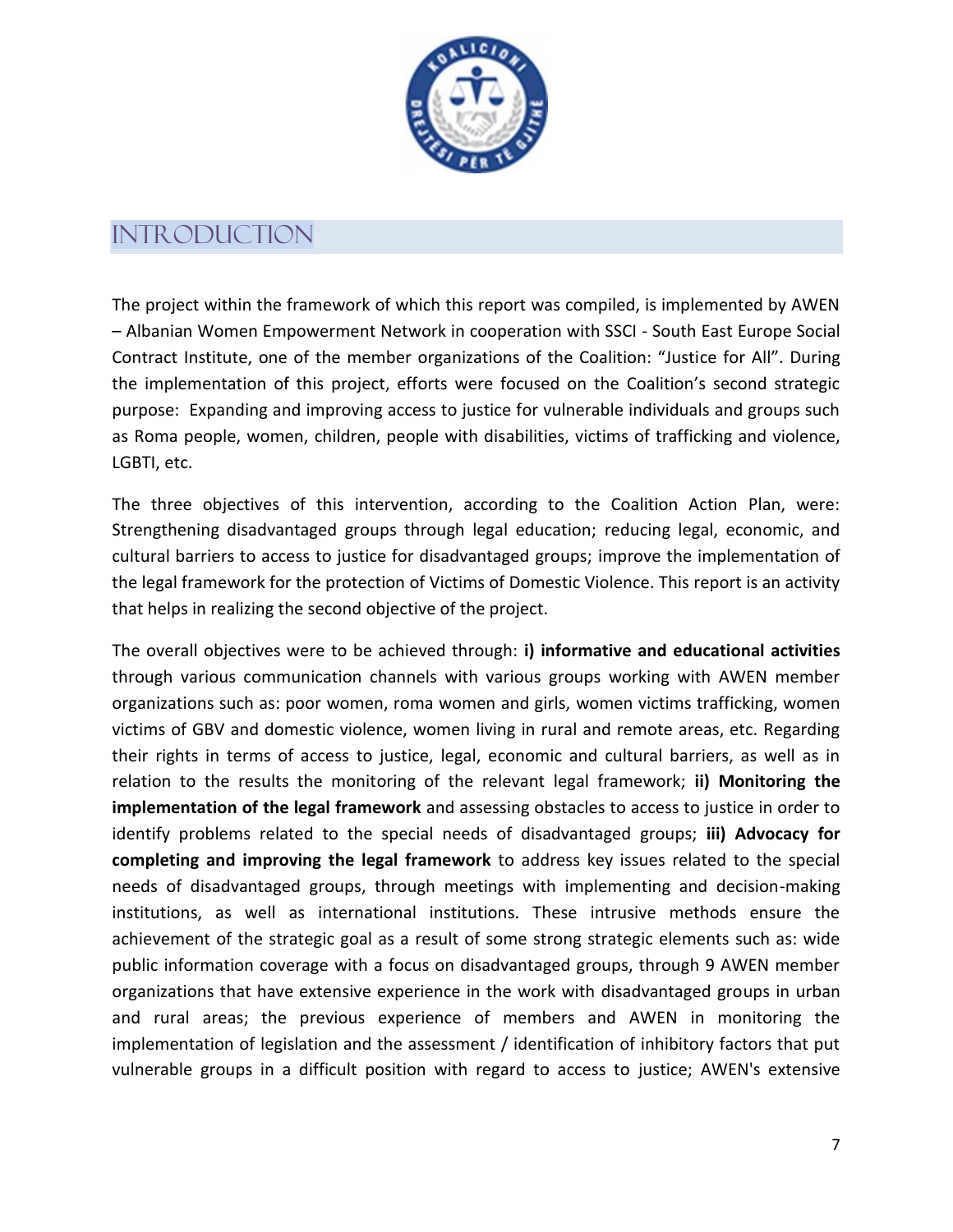

geographical coverage in 8 districts of the country; Use of audio-visual media especially locally through member organizations of AWEN

Regarding the second target of intervention, AWEN, through member organizations aimed at realizing an assessment process by citizens themselves through a questionnaire, distributing information to the actors involved and addressing legal, economic and cultural barriers to access to justice for disadvantaged groups at a local and central level through litigation and advocacy, based on findings from the civic observatory.

*The cities where the monitoring process was implemented are: Elbasan, Durrës, Vlora, Saranda, Peshkopi, Shkodra, Pogradec, Korça.*

The findings of this report are of particular importance when it comes to addressing the obstacles and main issues of access to justice for disadvantaged groups. Very often, some of the obstacles are imposed by local structures, along with central structures. That is why litigation of some concerns at the local level is very important. Based on the findings of this report, AWEN members will hold advocacy meetings with representatives of public institutions at local level in each target area. Some target structures are: courts, prosecution, social services, health structures, administrative units, police departments, etc. The Referral Mechanism for Victims of Domestic Violence will be one of the target structures in relation to their role in minimizing the factors hindering the victims of Domestic Violence to have access to justice. The aim is to inform all relevant institutions in their important role in improving access to justice for disadvantaged groups, avoiding reported / observed obstacles.

At the central level, advocacy efforts will follow the Coalition agenda: "Justice for All". AWEN and member organizations will be part of all initiatives to address issues arising from this process.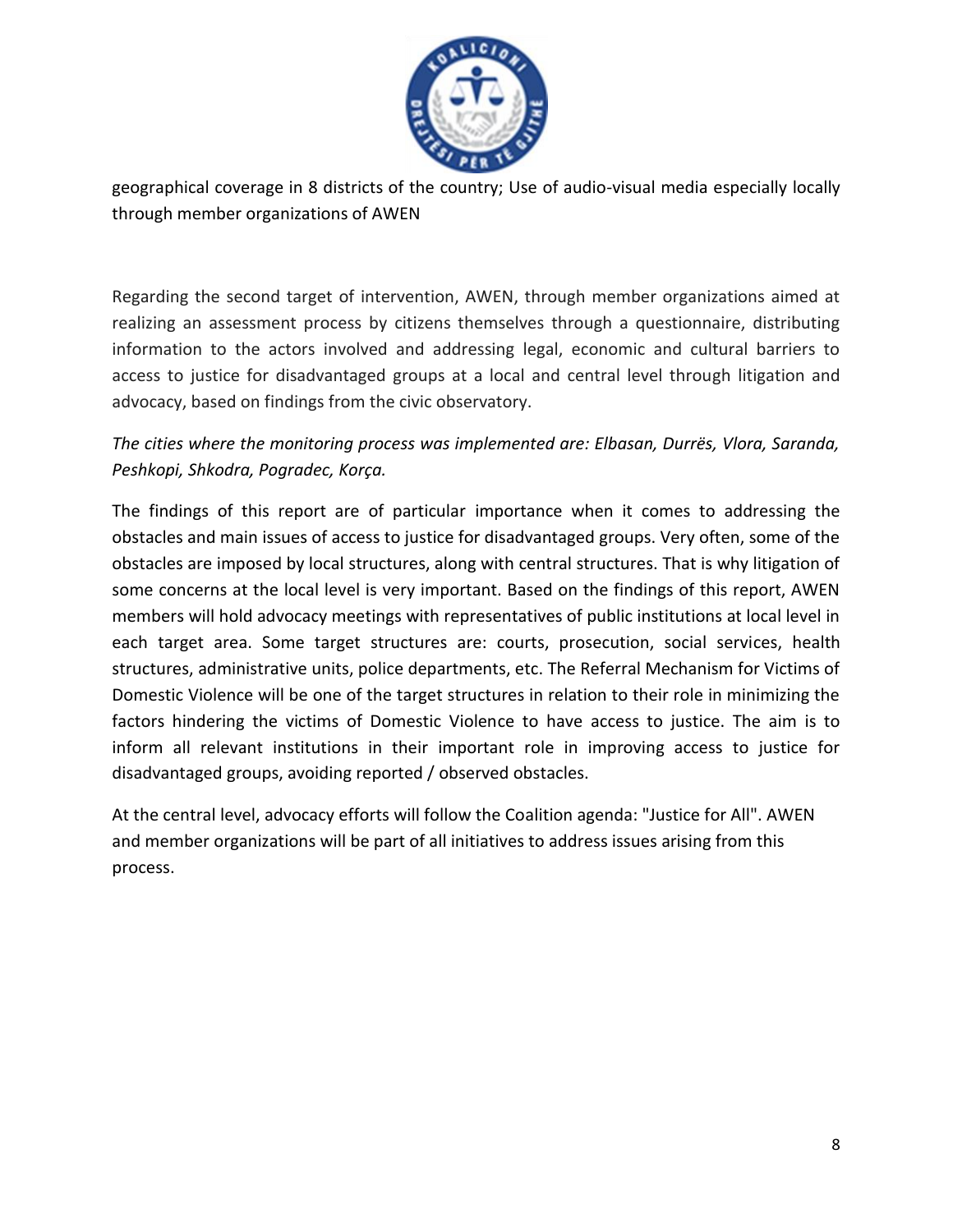

## <span id="page-8-0"></span>**METHODOLOGY**

The purpose of this report is to provide a clear picture of the issues affecting citizens who access our justice system in the 8 courts of the country (Durrës, Vlora, Elbasan, Pogradec, Korça, Saranda, Peshkopi, Shkodra), and measure quantitative terms the frequency with which problems and difficulties are encountered by the citizens.

This chapter provides a brief outline of the method used in view of the objectives and purpose of the assessment, describing its population, data analysis methods, ethical considerations and its limitations.

**Research Typology -** This evaluation report aims at achieving the above objectives through secondary analysis of statistical data, based on questionnaires completed by citizens in court proceedings, in 8 courts of the country (Durrës, Vlora, Elbasan, Pogradec, Korça, Saranda , Peshkopi, Shkodër).

**Research tools and data collection -**Analysis of data on different aspects and phases of access to justice, mainly in court proceedings at first instance courts, taking into account different characteristics of the citizens takin part in the survey (gender, residence, physical or mental disability, socio-economic status, etc.). The evaluation sample were the citizens who were (at the time of collecting data) involved in the court proceedings in the target 8 courts.

The questionnaire was administered by lawyers deployed at the courts in the Information Corners set up by the AWEN member organizations within the framework of this project. The distributed questionnaire collected some quantitative and qualitative data on key issues affecting citizens during the process of access to justice, such as: judicial procedure before coming to Court; access to information about the judicial process; details about the trial process; without / satisfaction with the court decision; knowledge of legislation regarding the issue at trial; difficulties in filing evidence and claims; financial difficulties in coping with court expenses; treatment by the state bodies involved and the behavior of the participants in the judicial process; representation in court, access to free legal aid; etc. For more see the questionnaire attached as an appendix to this report.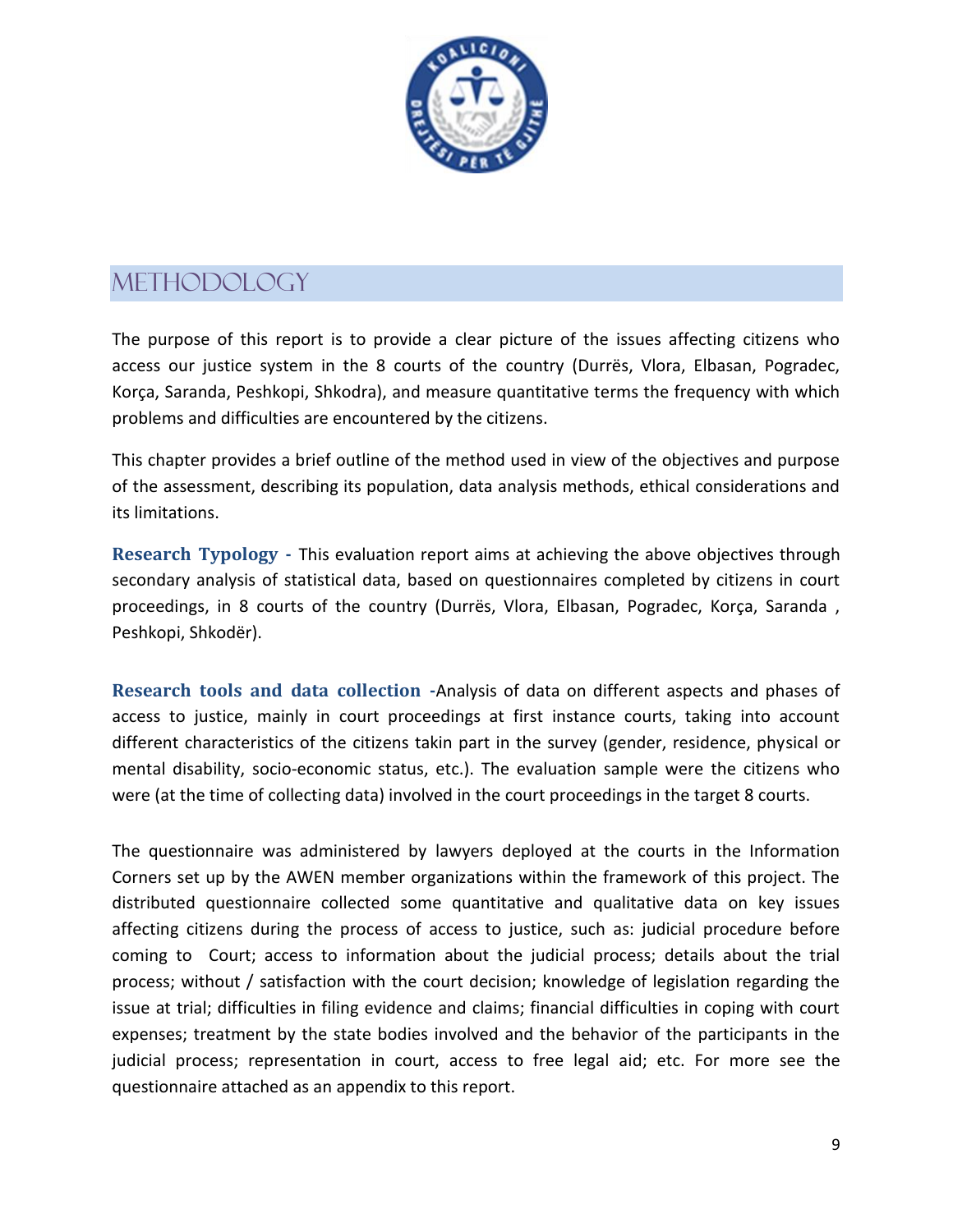

**The population that took part in the research –** The population that was consulted to come up with the findings of this report were 629 citizens which voluntarily became part of the survey in the 8 aimed courts. The collection of data was spread in a nearly even percentage for aimed city (chart 1).



*Chart no.1* 

Approximately 1/4 of people that took the survey (25%) belong to the 59-70 age group, while there is almost equal representation among 49-58 year olds, 39-48 years old and 29-38 (21%, 19%, 19% respectively). Citizens aged 18-28 are the least in the population of the study (16%).



*Chart no.2*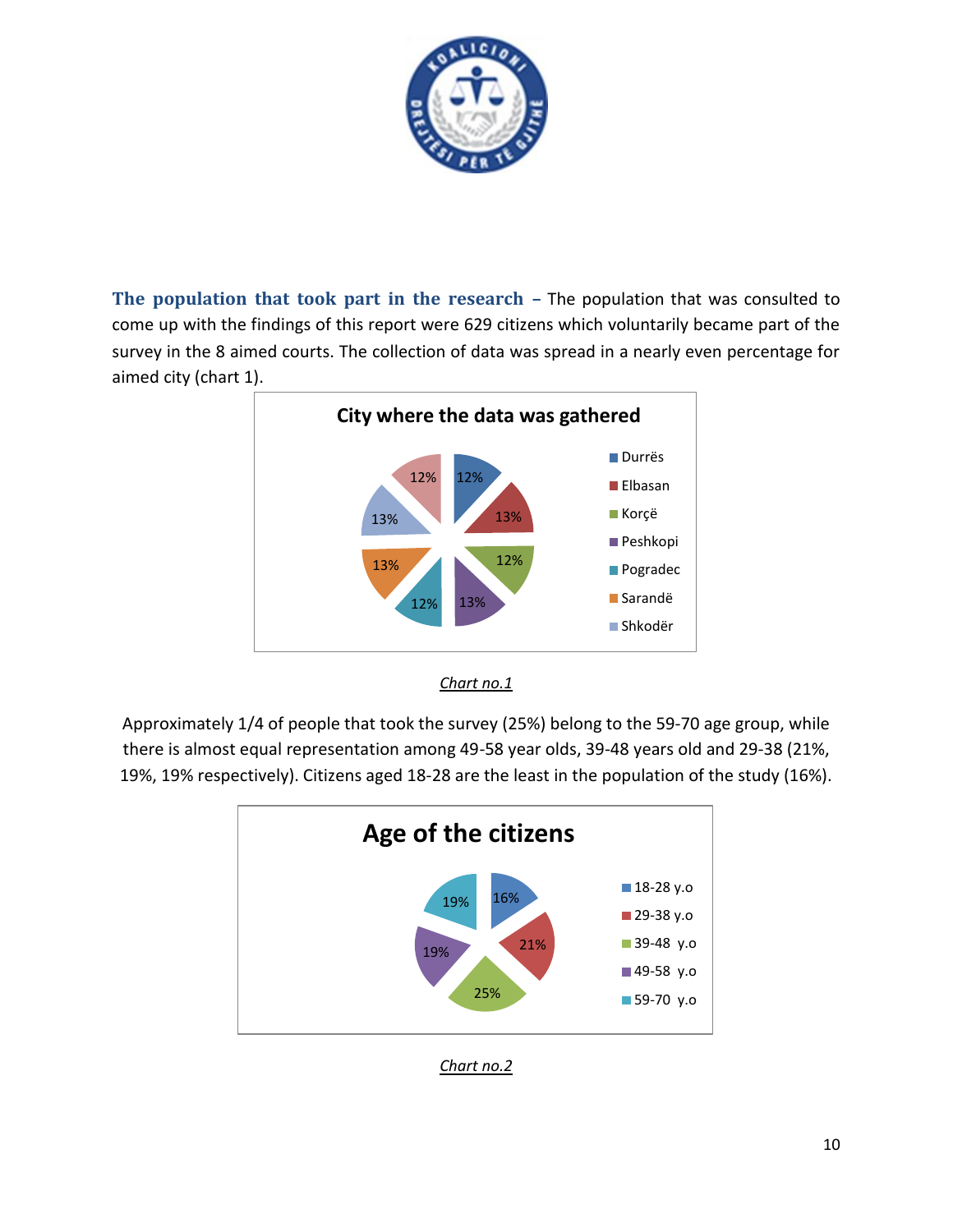

The gender balance among the citizens that took part in the survey results to be achieved successfully, with a difference of only 4% between the **representations of the two sexes**. In total, there are 31 women interviewed more than men during the civic observatory in the courts. Regarding demographic data, information was also collected about the **residency** of the people taking part in the survey, where it resulted that 2/3 of the population resided in the city, while the rest in the rural areas of the targeted municipalities.

From chart no.3 below, we learn that the vast majority of people taking part in the survey, 63.4% claim to be married, approximately 20% unmarried and about 13% divorced. Data on the employment status of the citizens (Chart 4) show that the number of employed and unemployed people is more or less the same for both categories, meanwhile 9.9% of the population that took part in the survey are retired.



For us it was of interest to gather information about the factors of vulnerability (physical / mental disability, economic need / etc) of the people taking part in the survey (Chart 5). While 76.6% of the citizens do not declare to be part of a vulnerability category, nearly 20% of them state that they are in a difficult financial situation (economic need) and only 3.7% suffer from physical disabilities.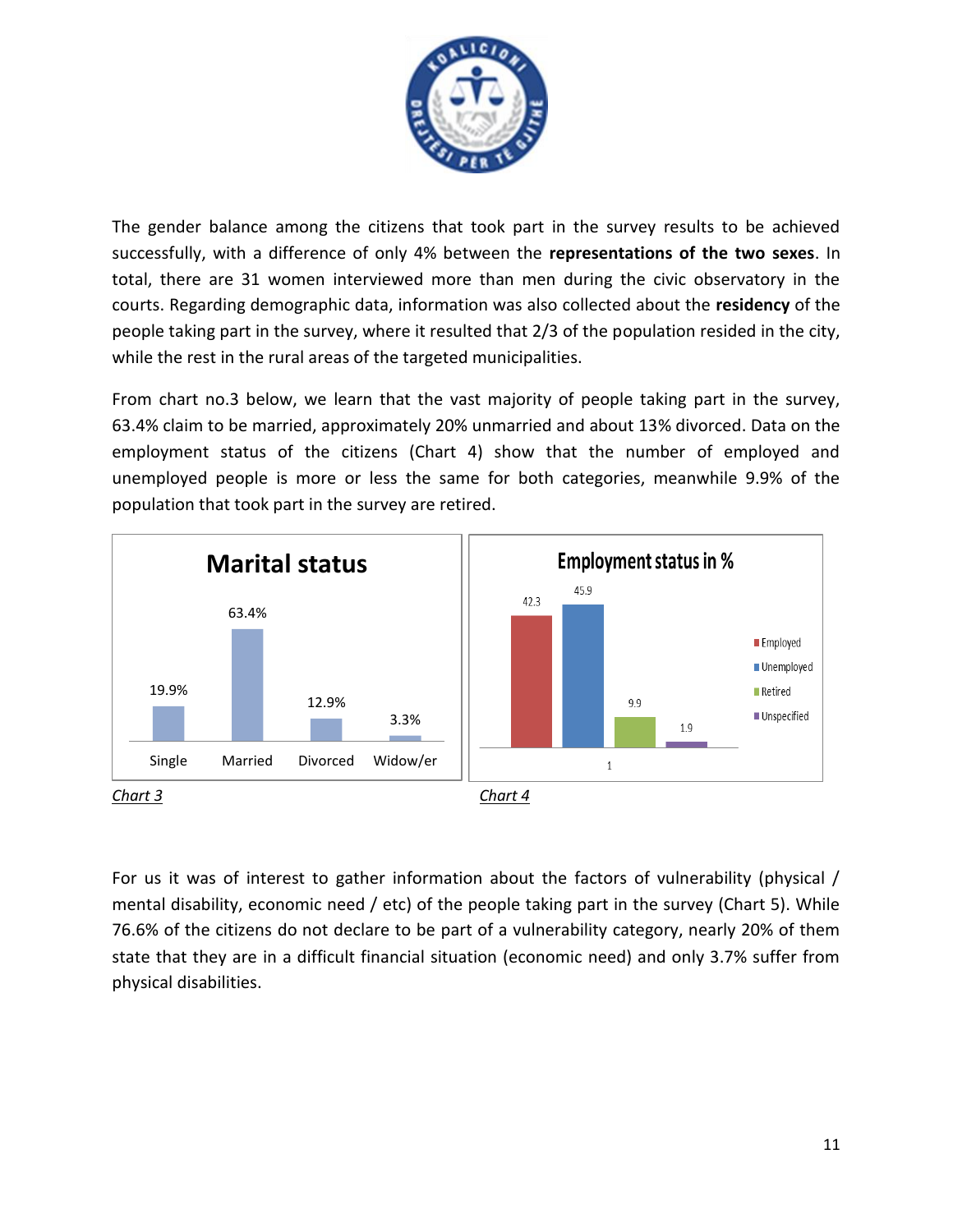





**Ethical considerations -** In the pursuit and respect of ethical principles, all the citizens that took part in the survey were informed about the contribution expected from them. It was made clear to assessment subjects that their participation was not mandatory and it was their right not to participate or to withdraw from the survey at any time, or the right not to answer questions that could to be sensitive to them.

A great amount of care was shown to ethical considerations, such as confidentiality and good faith - the data obtained for the purpose of this assessment were treated in anonymity and in complete confidence and were not used for other purposes than the one disclosed.

**Limitations -** This report does not aim to generalize its findings beyond the target group being studied. All opinions shared by the subjects of this assessment are preserved in their original form and cannot be generalized beyond the cases studied. Specifically, AWEN is mindful of the limitations of this study, stemming from the difficulty of collecting data and statistics at a wider level.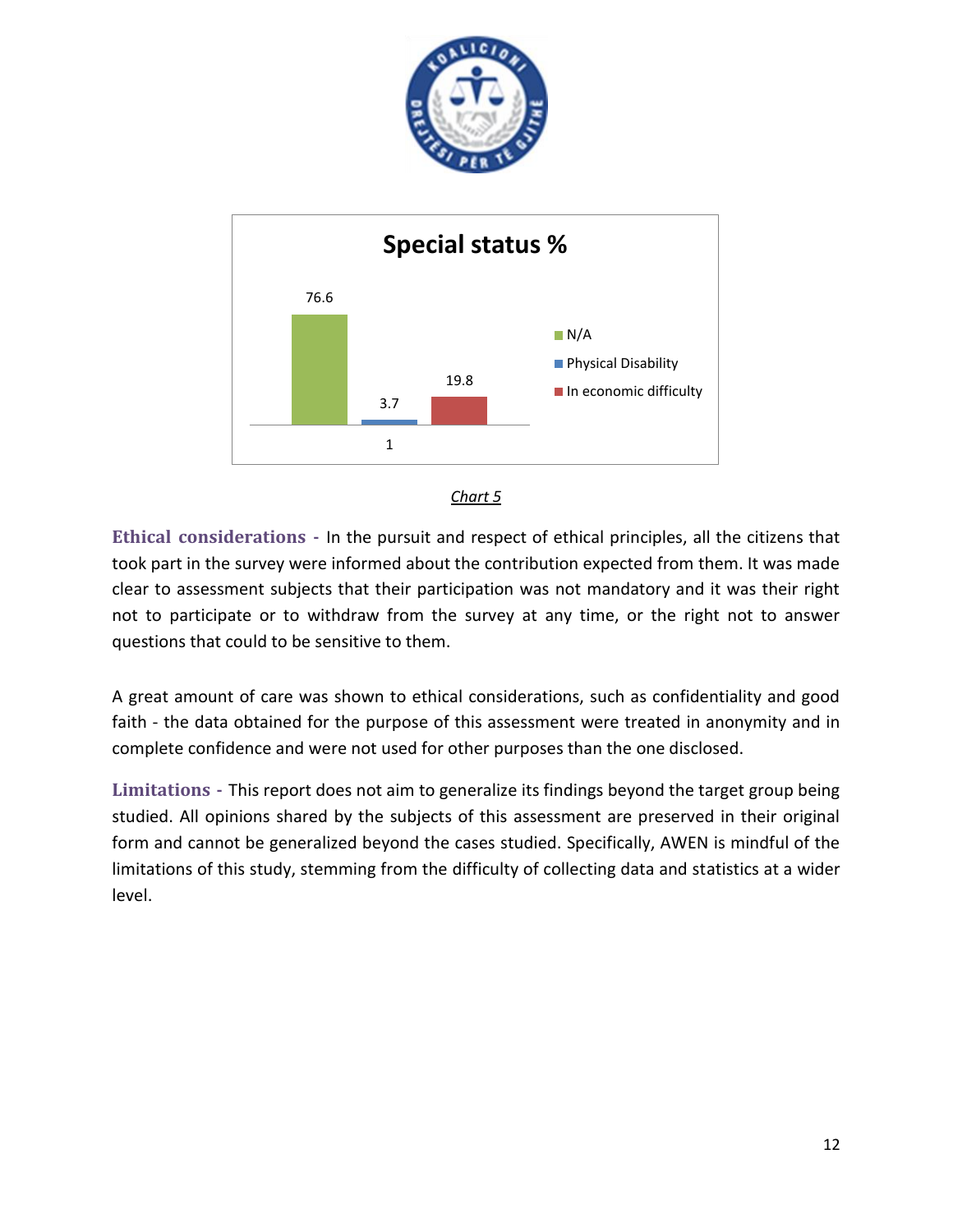

## <span id="page-12-0"></span>findings: data analysis

Below you will find the survey findings, divided in 5 subsections for ease of interpretation and categorization.

- i. The initiation and nature of judicial proceedings
- ii. Institutional assistance to citizens
- iii. Prior Information of Citizens
- iv. Perceptions and experiences related to the judicial process
- v. Citizens' evaluation about professionals and expenses

### **i) The initiation and nature of judicial proceedings**

During the survey, information was gathered around the links and various moments of the judicial process, in order to have a clearer understanding of citizens' experiences in the targeted courts. According to the information provided by the citizens that took part in the survey (Chart 6), results that 1/2 of the ongoing trial / finished trial cases in which they are involved are civil cases, 20% are criminal cases, 22% family cases and 7 % trade issues.



*Chart 6*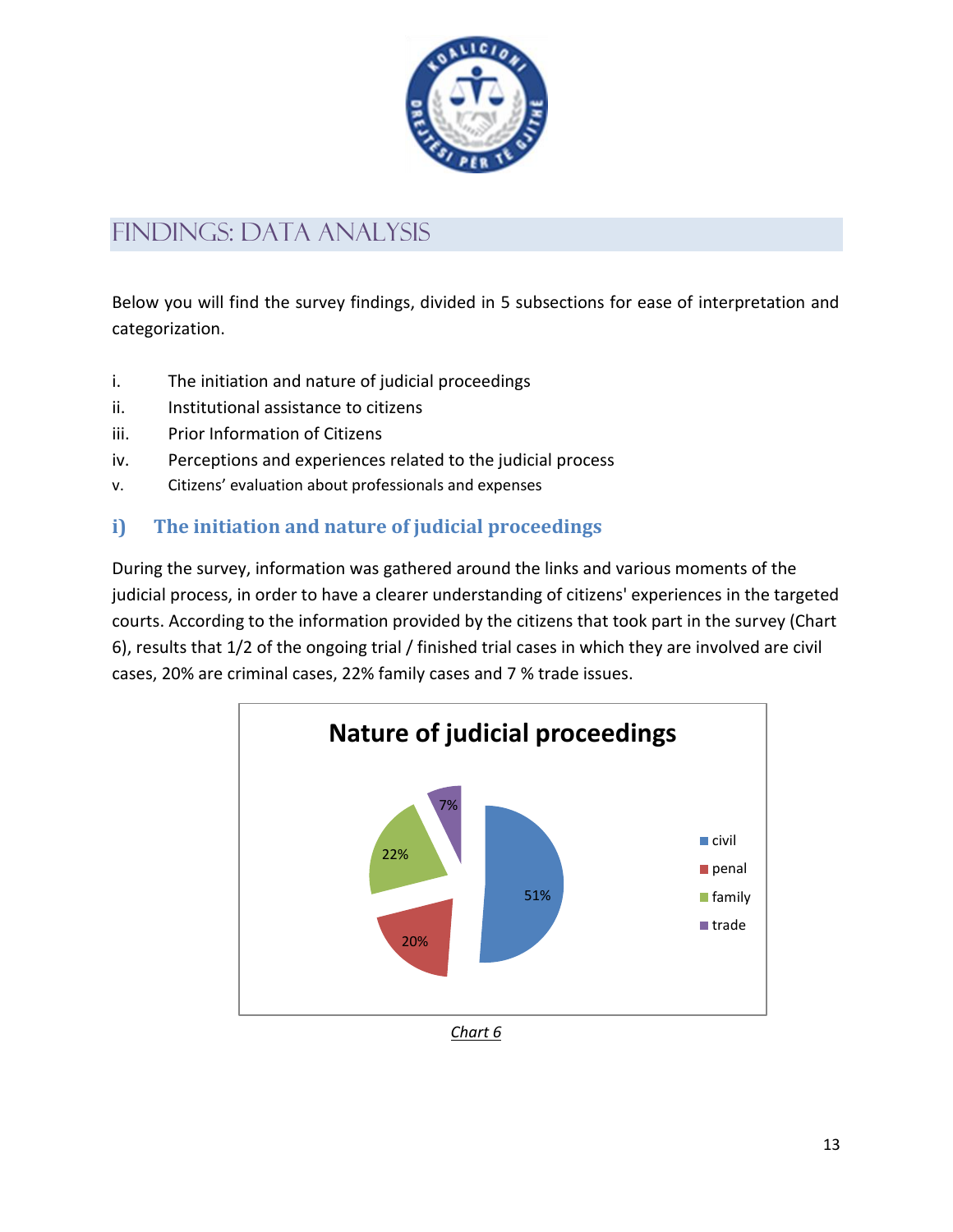

Citizens that took part in the survey were also asked about their position in judicial cases. 64% of them are plaintiffs, 23% are respondents, while defendants and damaged by criminal offence are 3% of citizens respectively (Chart 7).



Initiating a judicial process is often a major challenge for citizens, starting with filing the request to the court, as they may face a number of other obstacles/barriers. Asked about the difficulties they had during the process of decision-making for starting the process, we note that the most commonly encountered obstacles by the citizens answering this question are financial inability (36.1%), lack of confidence in a fair resolution 8.7%), as well as fear/pressure at 7.6%. ¼ of citizens report that they did not have any specific obstacles.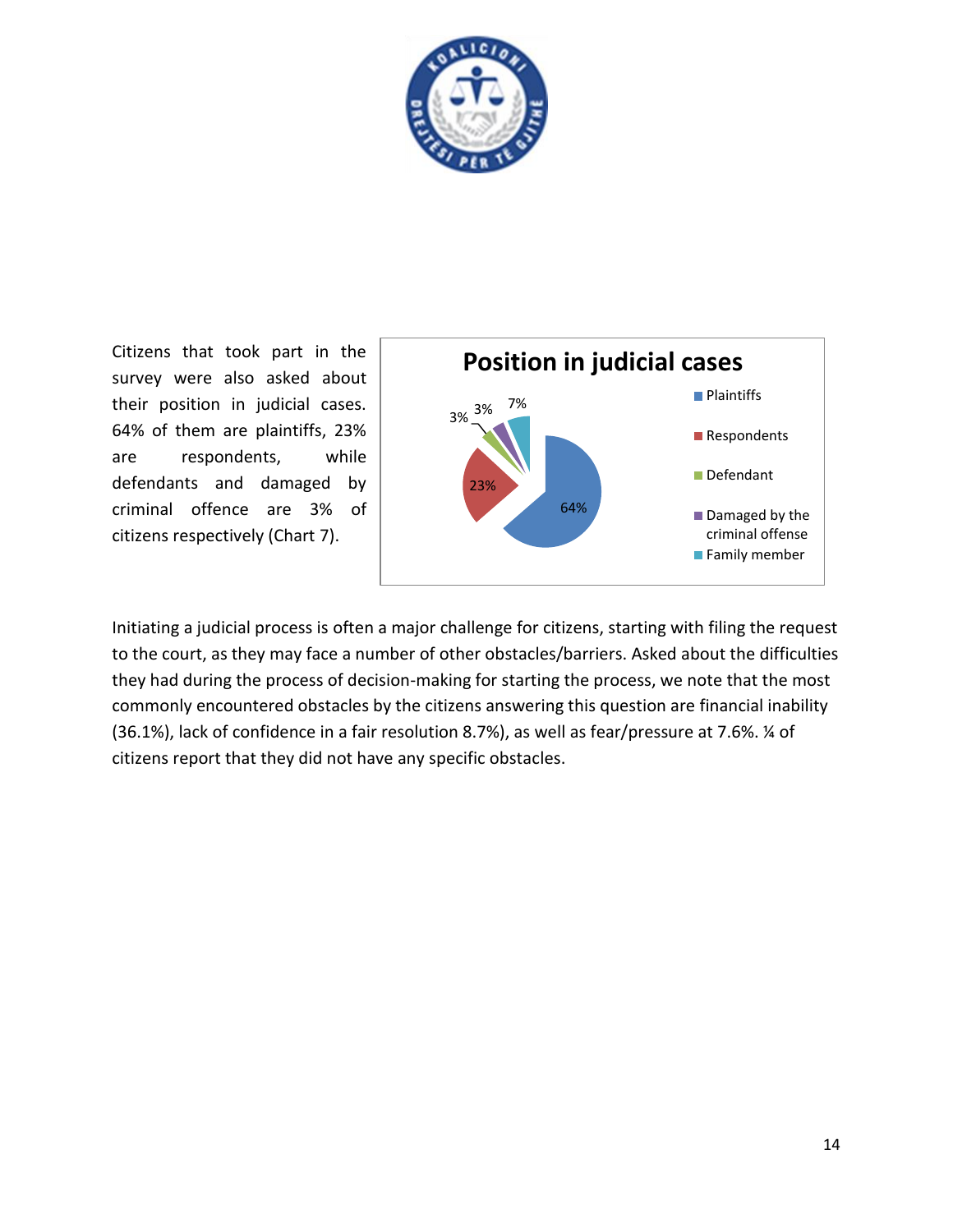



Regarding the representation in court of citizens surveyed (Figure 9), 71.4% of them state that they were represented by a lawyer and 23.2% have defended their case without the presence of a lawyer. About 3% were assisted by family members during the process.



*Chart 9*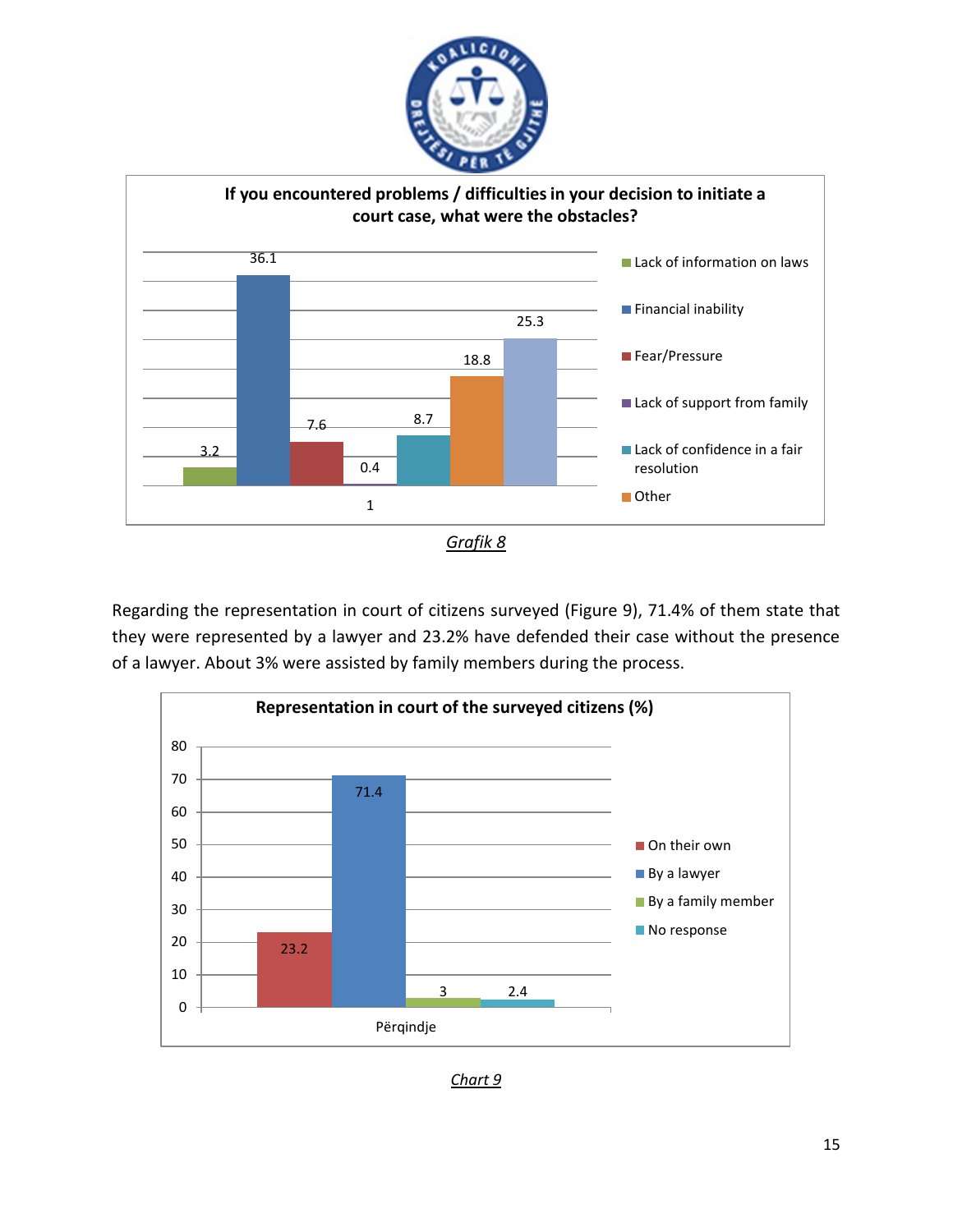





It was also of interest to gather information about the court's decision on the judicial case (see chart 10), apart from the process as a whole (addressed in the following subsections of the Findings section). Citizens report that in 62% of the cases the request was accepted, in 20% of the cases it has been rejected, in 9% of the cases is dismissed and 9% is in the process.

### **i) Institutional assistance to citizens**

Filing the request to address the court is the first link to initiate a judicial process. Often the fulfillment of this requirement is difficult to be done accurately, so from AWEN's lawyers experience we know that in most cases citizens choose to be assisted by lawyers when filing the claim. The results of our survey (Graph 11) confirm the same tendency, with 68% of people that took part in the survey who meet the request through a lawyer, of whom 8.7% were assisted by a state lawyer and others by the lawyer chosen by them. 16.5% of citizens have fulfilled by themselves the request to address the court, 6.8% were assisted by third parties, and 7.2% were assisted by an association/non-profit organization.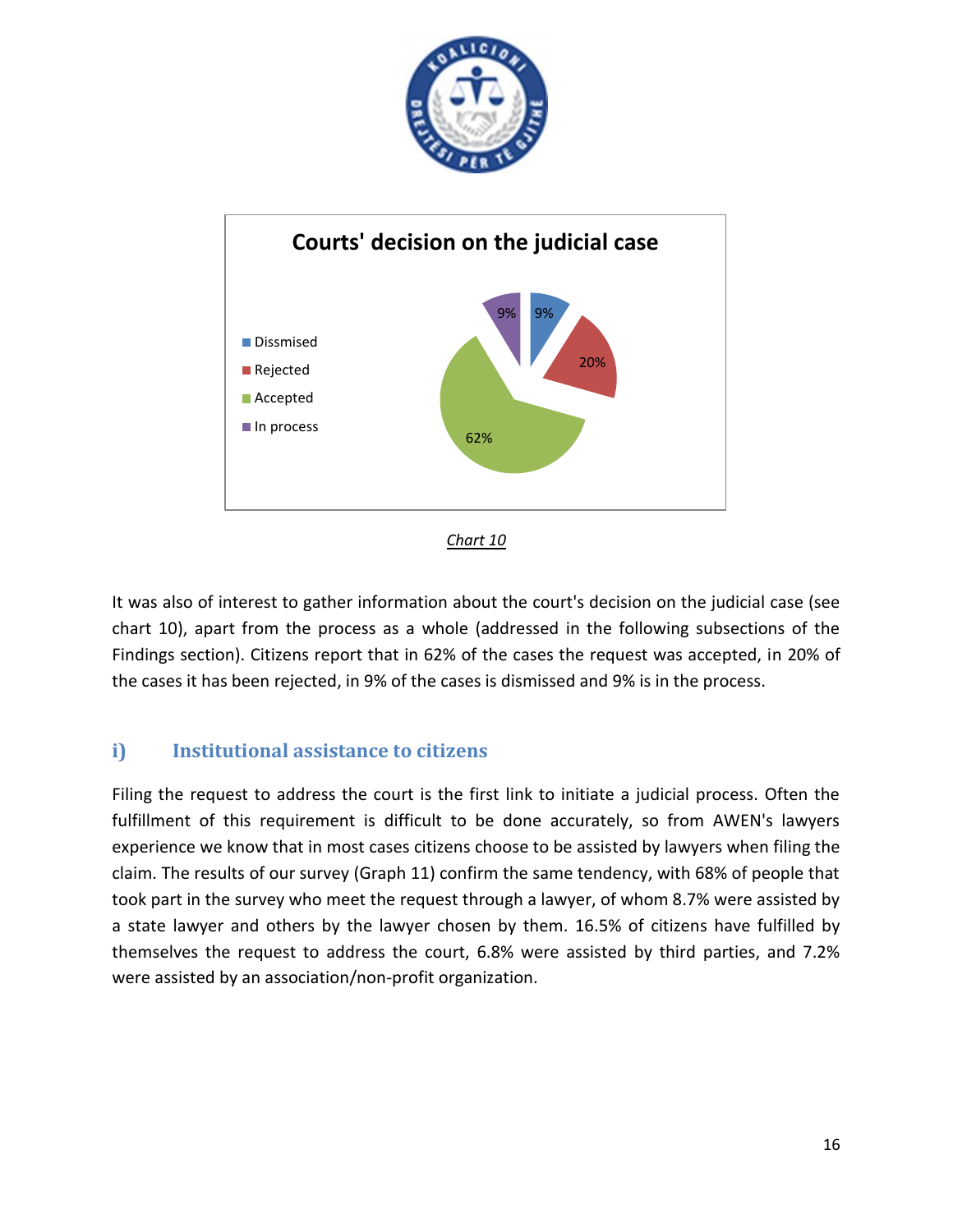



A very important factor in judicial proceedings is also the **assistance provided to protect children** in cases when they are part of the process. In 64% of the cases involving the citizens that took part in the survey, there were children involved and results that in all cases where there were minor children, they were assisted by a psychologist, thus respecting the legal obligation to handle the cases involving children under 18 years old.

### **i) Prior Information of citizens**

Access to justice for citizens and the quality of service received from the judiciary are closely related to their access to information. Information regarding citizens' rights, the procedures to be followed, the obligations that all parties have during/after a judicial proceeding are a key factor to initiate and end the judicial proceedings in conformity with the law. One of the duties of the court to which the citizen is addressed is information about his/her rights during the judicial proceeding. Only 14% of the citizens that took part in the survey report that they did not receive any information from the court regarding the rights they have during the judicial process (chart 12). Asked whether they had/received enough information on the judicial proceedings before coming to trial, 81% of the citizens that took part in the survey state that they have received such information (see chart 13).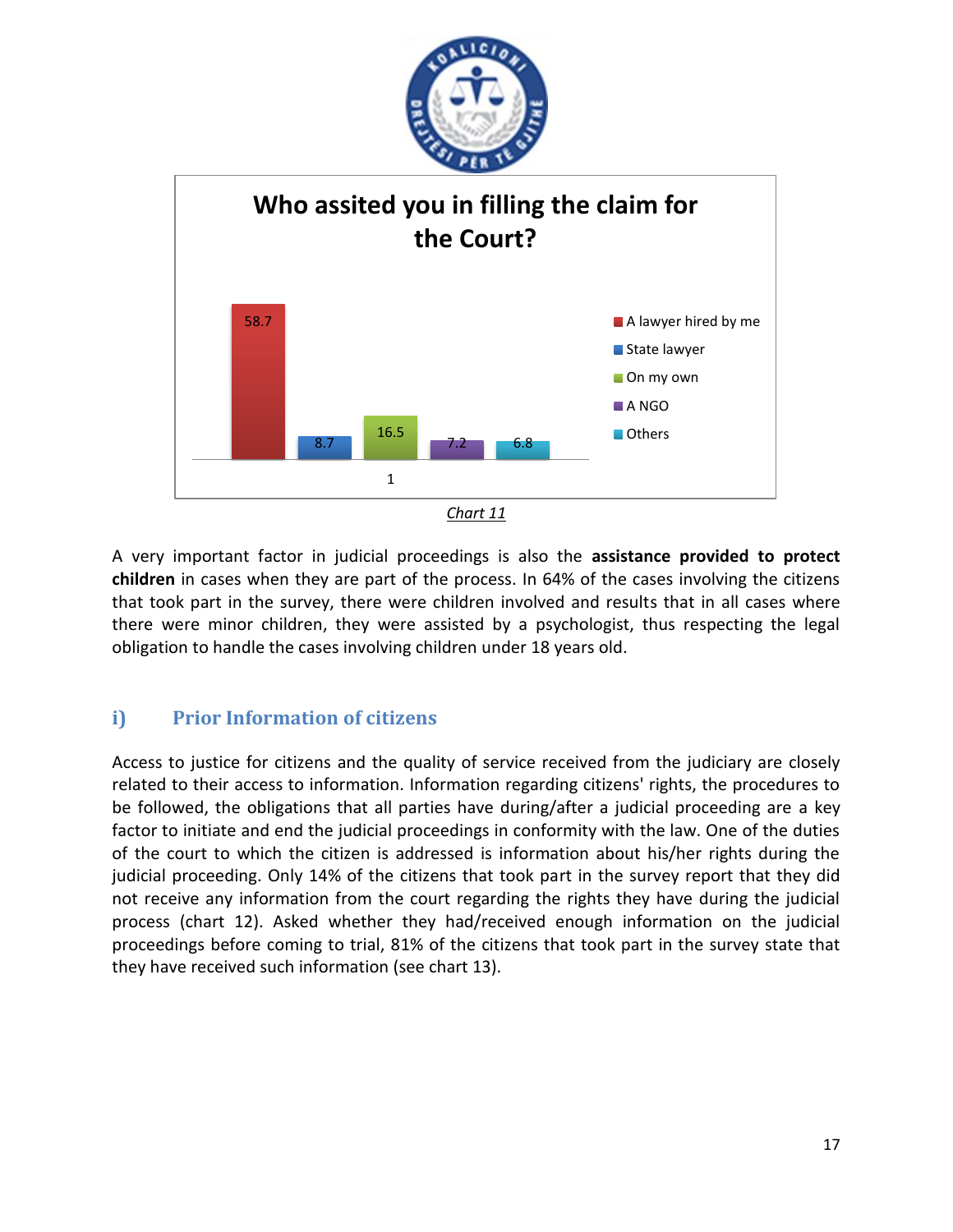



The most widespread manner of citizen's notification by the court regarding the time and date of the trial is through the summons (46.9%). Notification through the defense lawyer is the second most common way ascertained by the citizens that took part in the survey (26.9%), while 9.2% declare that they have been notified by phone. While only 3.2% were reported through the online system, 9.4% of citizens state that they have not been notified in any form so they have not received any notification regarding the date and time of the trial (Graph 14).



Among other things, key information is even the information about the citizen's right to object to the court's decision regarding the case that is being judged. 1/5 of citizens state that they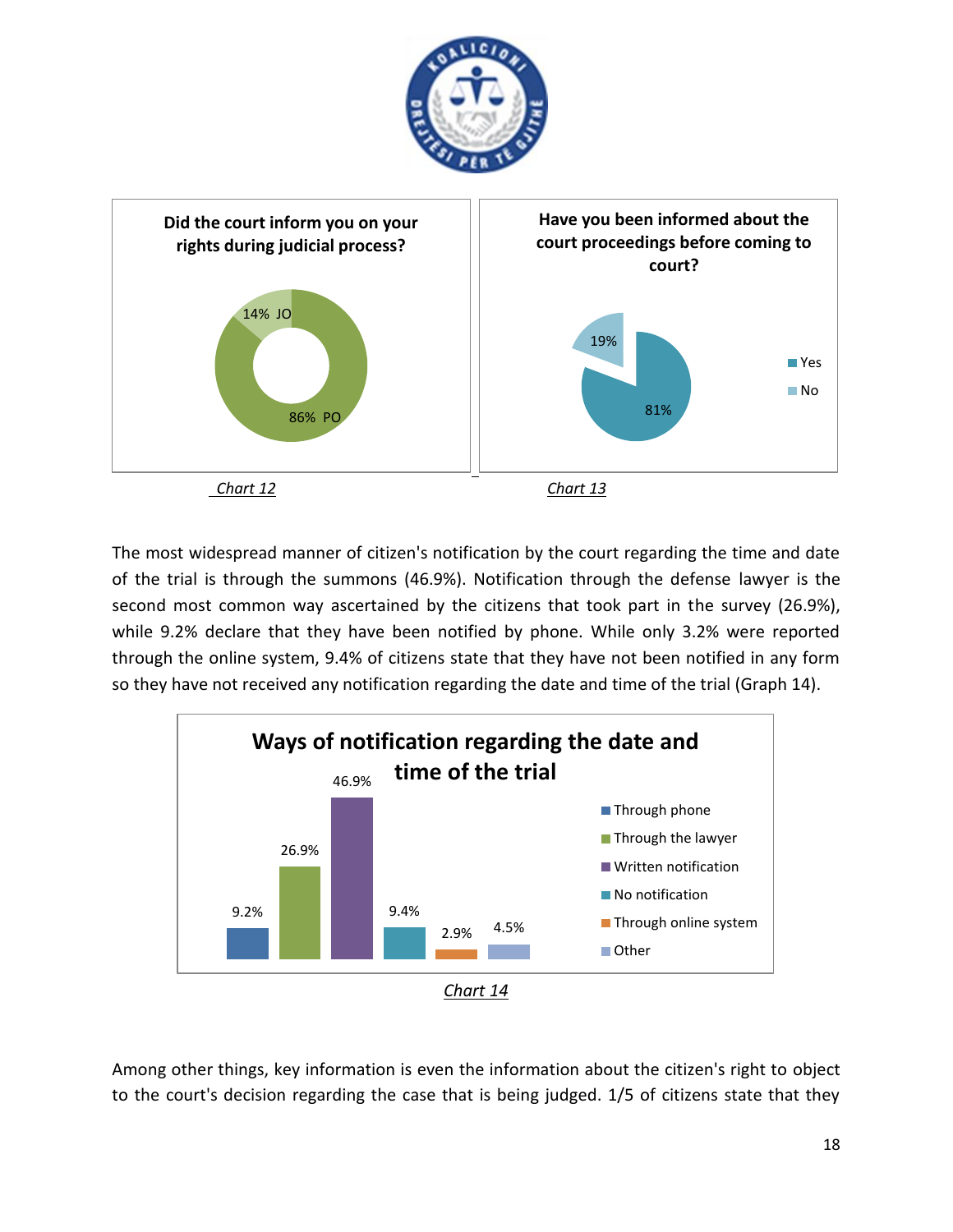

have not received information regarding their right (Chart 15). One of the other rights of the citizens is that of obtaining the acts of their file. It is to be worried by the fact that 31% of them state that they are unaware of this right, so that right has not been communicated by the court (chart 16).



The right to free legal aid, when citizens state that they have difficulty in hiring a lawyer for the defense of their case, is a legally guaranteed right, if he meets the conditions and documentation relevant for obtaining such relief. From our civic observatory survey (Chart 17) it results that 71% of citizens were not informed by the Court about this possibility. Citizens were also asked whether they are aware of associations that can provide free legal aid to those people who need this service but are not in a position to afford a lawyer (see chart 18). 42% of citizens say they are aware of this fact, which is a relatively high percentage.



### **i) Perceptions and experiences regarding the judicial process**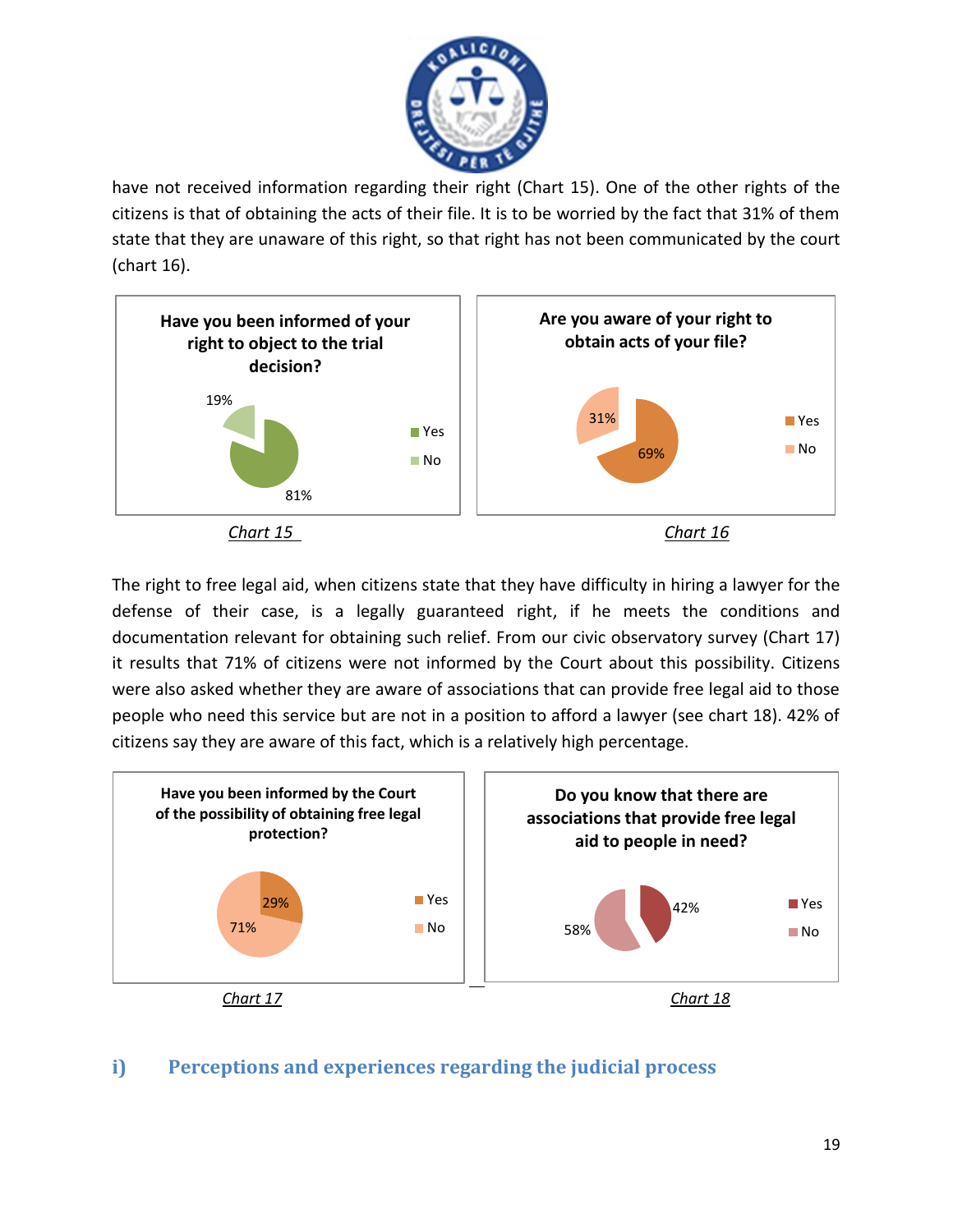

Judicial processes are new experiences for many citizens and if they do not have the proper information or assistance these experiences can be difficult and unclear to them. The language used by the court during the judicial process for 23% of the citizens has been very difficult to understand, a statement that expresses the need for more clarity and simplicity expressed during the judicial proceedings. This percentage is approximate for all citizens, regardless of whether or not they are represented with a defense lawyer (Chart 19).





¾ of the citizens state that they felt the necessity of the presence of a defense lawyer in the judicial process, while only 21% stated that they did not deem it necessary. Citizens who are not represented with a defense lawyer in court result to have felt the necessity of the presence of a defense lawyer at a higher percentage than citizens with a defense lawyer (54.1% versus 45.9%). Even the citizens represented by their family members (3% of the total) say they felt this need (78.4% of them). The same tendency (need for a lawyer) is also observed among 81% of citizens who have been equipped with a lawyer.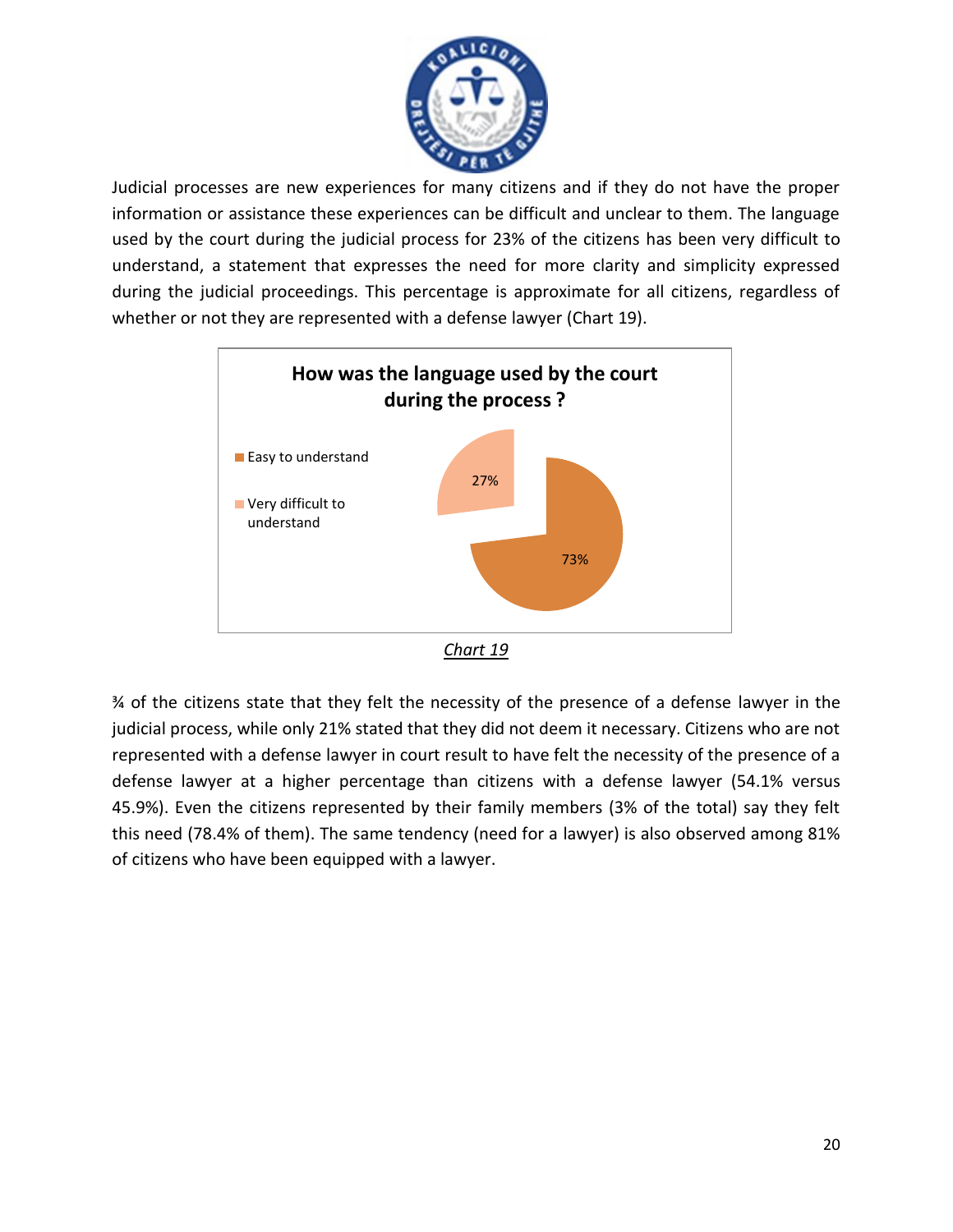



Citizens should be given the opportunity to express their opinion on the problem they are trying to resolve through the court. From the Civic Observatory (Chart 21), it results that 25.8% have managed to express very well what they wanted during the trial, while 55.3% say they have expressed enough. 17.8% stated that they did not express what they wanted and the data shows that among the citizens who have not been represented by a defense lawyer; only 18.6% of them make such a statement, a percentage that is slightly higher than the citizens who have been represented by a defense lawyer (17.2%). Only 20% of citizens said they had difficulty presenting their evidence and claims in front of the court.



*Chart 21*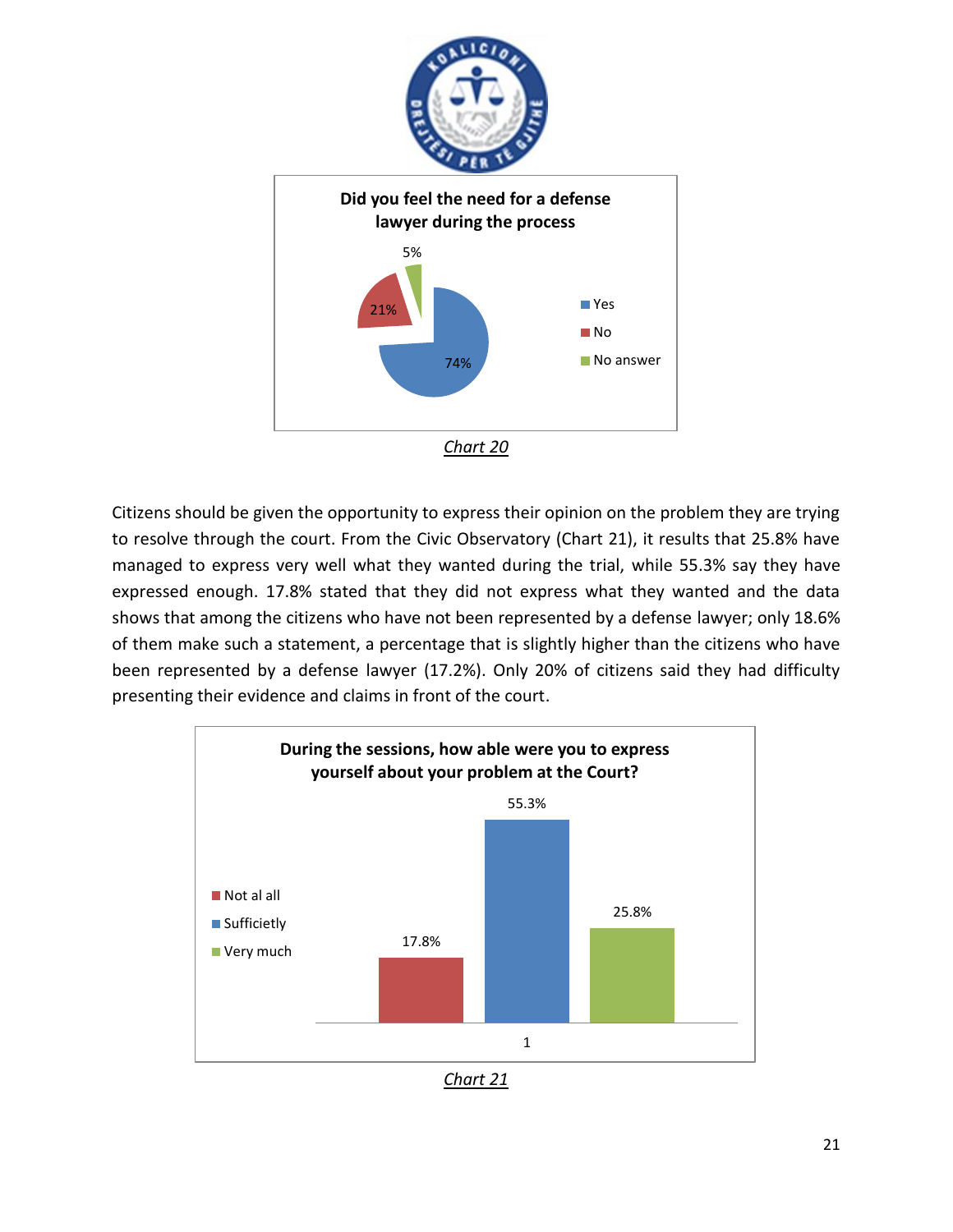

Half of the citizens that took part in the survey state that the court's decision has given a definite resolution to their claim, while a very high percentage of citizens (43%) estimate that the court's decision has not given final settlement to their claim.





#### **v) Citizens' evaluation about professionals and expenses**

A high percentage of citizens (about 31%) claim that they have not been treated with respect, dignity and justice by the state authorities they are addressing to resolve their problem (court, prosecution). Viewed from a gender perspective, a slightly higher percentage of men (16.1% versus 14.5%) reported that they were not treated with respect, dignity and justice by state organs. Whereas, referring to the citizens with a special status (physical disability and economic need), it results that there is no significant difference in the way of treatment among citizens who do not have a special status (Chart 23) . *Chart 23*



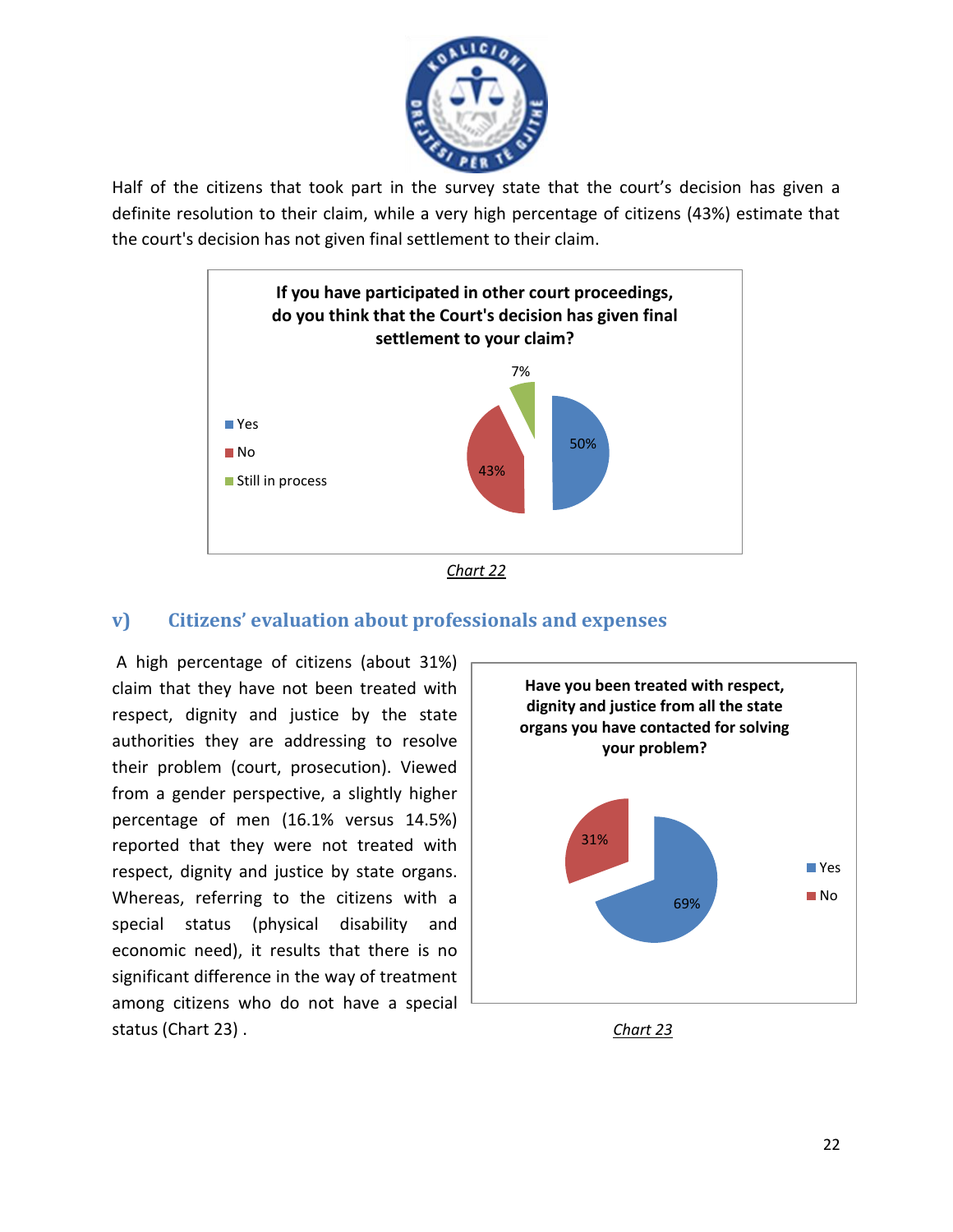

Citizens in target municipalities, part of this civic observatory, were asked to make an assessment of the performance and professionalism of some key actors (secretary of the session, judge, lawyer, judicial secretary, prosecutor and expert) throughout the judicial process they are going through or ended. While none of the citizens give maximum points to any of the court professionals, the highest rating (roughly 7.3 points out of 10 points) is received by the secretary of the trial, the Secretary of the Court and the lawyer. Not very poorly are evaluated judges (6.5 points), with 5.5 points experts. The lowest rating by citizens is given to the prosecutors of cases, seen as less profitable professionals than all other actors involved in judicial proceedings.





Costs related to judicial proceedings are an issue that often worries the citizens, especially those most vulnerable. We were interested in understanding what their assessment was for some inevitable expenses for initiating and ending a judicial process. While slightly more than half of citizens estimate the cost of juridical fees/taxes (Chart 24) affordable or normal, 41.7% of them estimate them to be too high, so unaffordable. From the data it results that there is no significant difference in percentage between the citizens in need and those without special status.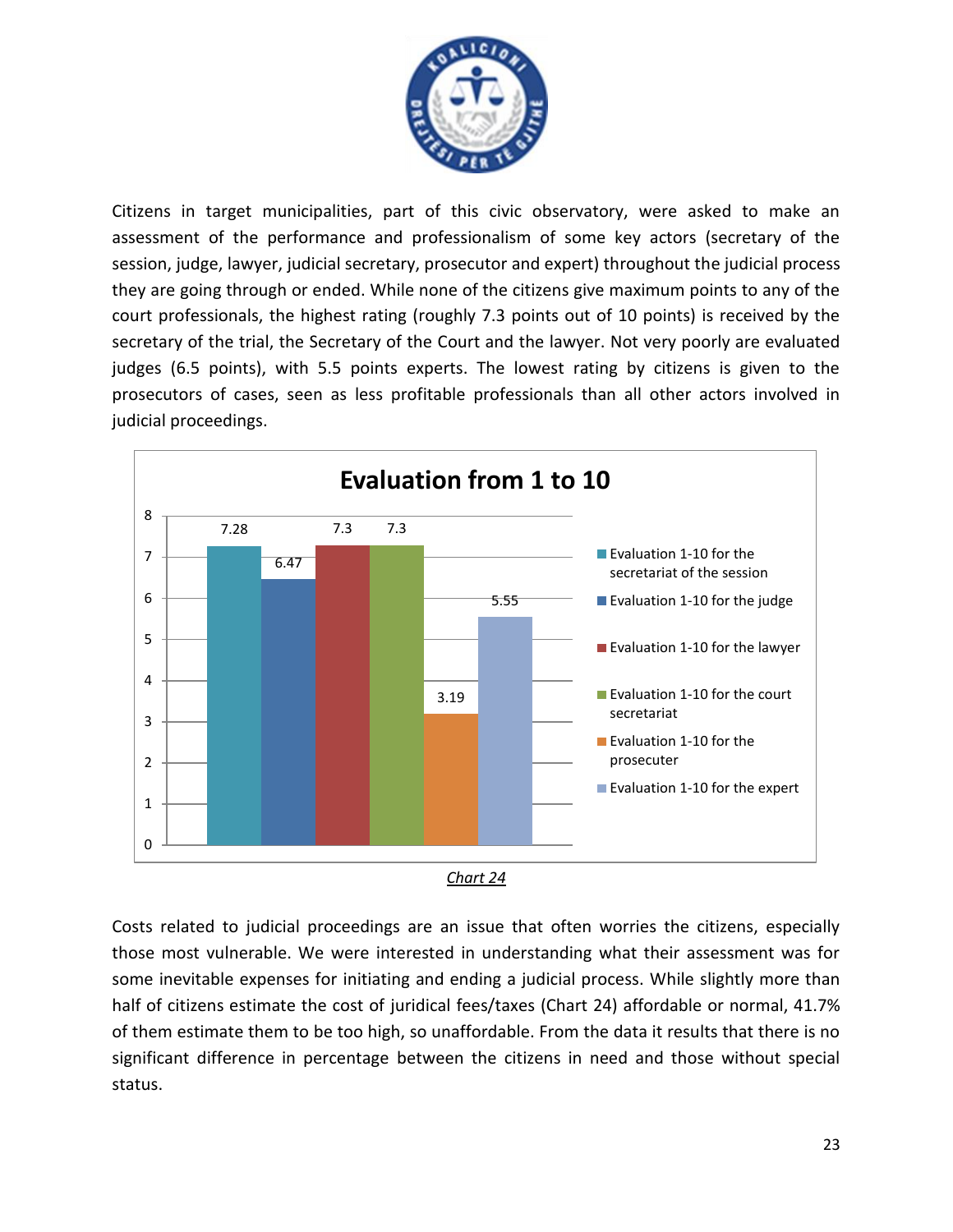



Expenses for defense lawyer and for the expert are also considered as unaffordable by 40% of the interviewed citizens, with the highest percentage among economically-needed citizens only for lawyer expenses (45% of citizens in need).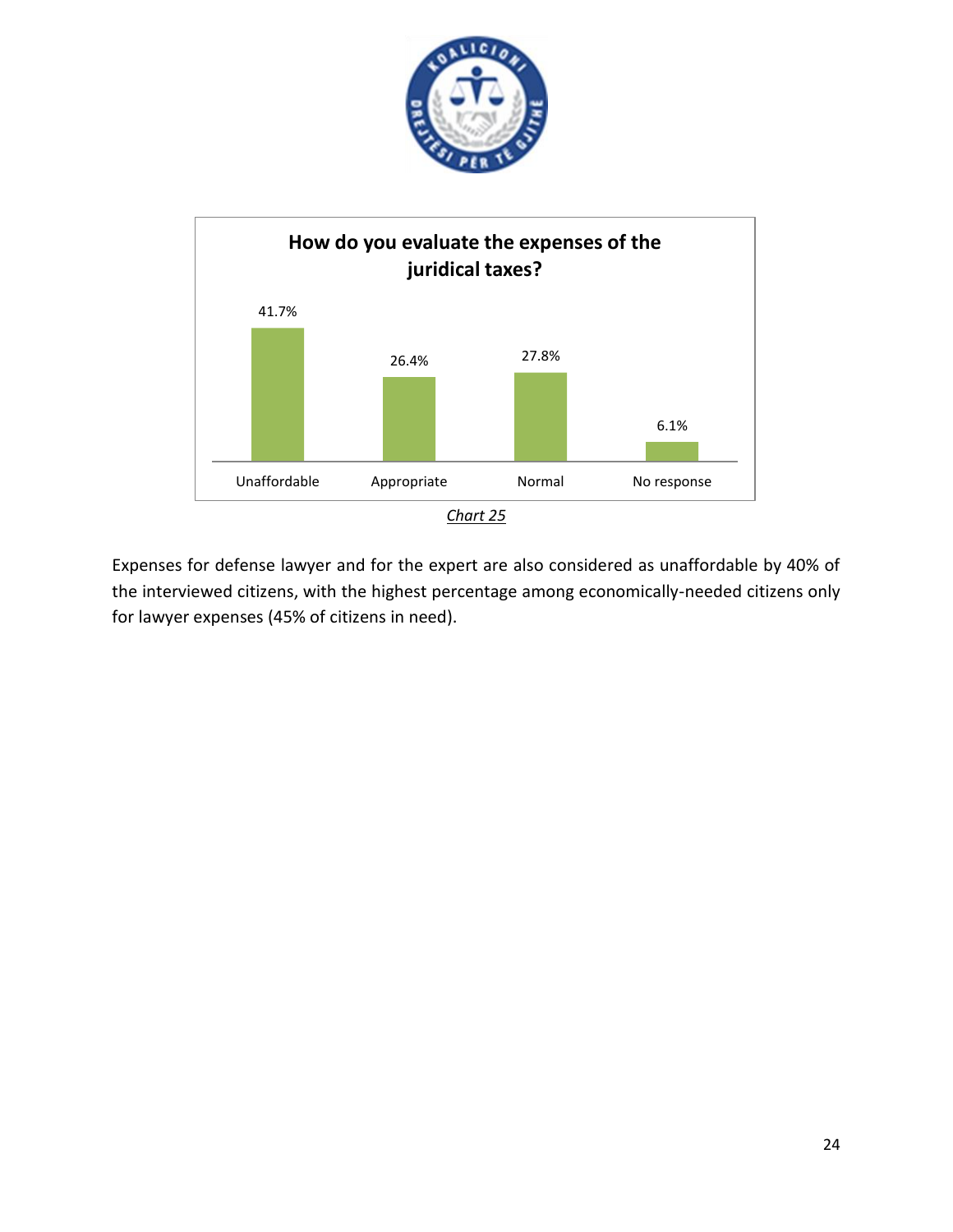

### Recommendations

Based on the assessment of all findings arising from the field data collection process and the direct and indirect recommendations given by the citizens that took part in the survey the main recommendations are:

- **There is need to review the mandatory court fees for vulnerable categories, whom are also** excluded from national taxes.
- Creating the possibility of free legal aid for vulnerable categories by increasing access to information regarding the benefits and importance of being representated in trial though a laywer.
- **The courts should accelerate the process of informing the citizens on their right to benefit** from free legal aid, as stated in the Law on Free Legal Aid (which enters into force in June 2018).
- **Ensure the psychological assessment and psychological assistance of minors at each stage of** the investigation and trial through specialist support (psychologists), as provided for in the Juvenile Justice Code.
- **IMPROVE the citizens' information procedure on the right to appeal court decisions, the** respective deadlines, as well as the specific courts they should address.
- **IMPROVE** legislative techniques during the judicial process in order for them to be more understandable and efficient for the citizens.
- Create opportunities for educating citizens on how to present/report explanations and facts to the court.
- Courts should give citizens the opportunity to clarify important details and essential circumstances about their case, regardless of whether or not they are represented by a lawyer.
- **IMPROVE THE DRAFT IMMOGET IMMOGET IMMOGET IMMOGET IMMOGET IMMOGET IMMOGET IMMOGET IMMOGET IMMOGET IMMOGET IMMOGET IMMOGET IMMOGET IMMOGET IMMOGET IMMOGET IMMOGET IMMOGET IMMOGET IMMOGET IMMOGET IMMOGET IMMOGET IMMOGET IMM** conflicting parties present during the judicial processes.
- **Prosecutors need to improve interaction with citizens, especially in regards to respecting** their dignity, their rights and their freedom.
- Reduce and make public the expert and lawyer fees for vulnerable categories that experience economic constraints, so they can respond to the financial obligations during court proceedings.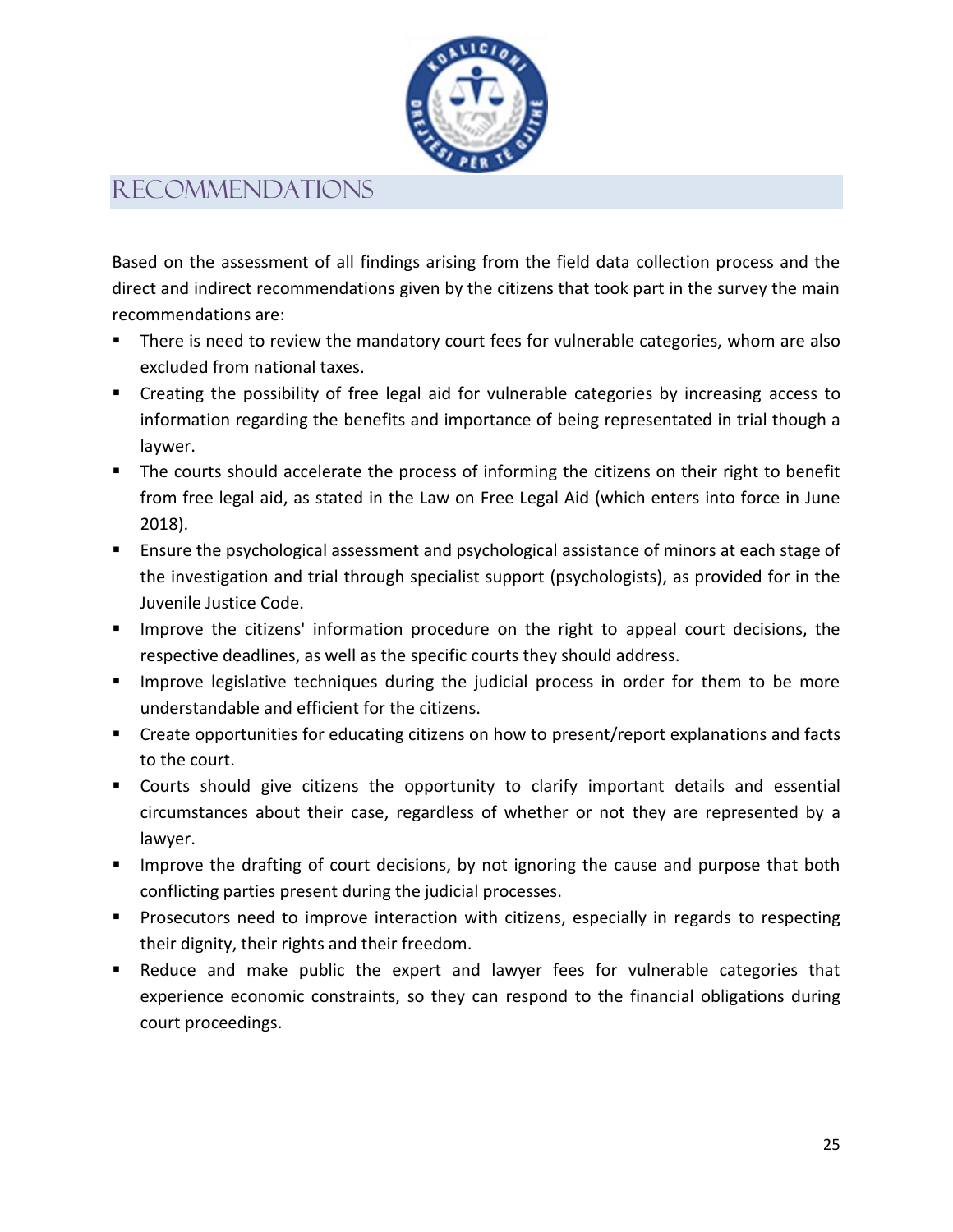

#### **APPENDIX 1. CIVIC OBSERVATORY ON ACCESS TO JUSTICE**

This questionnaire was prepared in the framework of a project focused on citizens' access to justice, implemented by AWEN – Albanian Women Empowerment Network in cooperation with member organizations in 8 Districts of Albania and supported by the "Justice for All" Coalition with USAID funds. Through this questionnaire, it is aimed to gather information from citizens themselves about their experience in the judicial system. The findings will be used to draw up a brief report with particular attention to the challenges and difficulties faced by citizens during the judicial proceedings. The report produced will be used to advocate at the local and central level on improving the quality of access to justice for citizens.

The collected data will be treated in the anonymous, so it is not necessary to enter your name. A legal specialist of the sassociation will guide you and assist you in completing the questionnaire. Thank you in advance for your valuable contribution!

| <b>Personal Data</b>                                                                              |  |  |  |
|---------------------------------------------------------------------------------------------------|--|--|--|
| $38-48$ years<br>28-38 year $\vert$<br>48-58 years<br>$58-70$ years<br>$18-28$ years<br>Your age: |  |  |  |
| Gender: Female<br>Profession:<br>Male <sub>1</sub><br>Employment status:                          |  |  |  |
| Village<br><b>Residence:</b><br>Marital status:<br>City                                           |  |  |  |
| <b>Special status</b> (Physical disability/ mental, economical need / ect                         |  |  |  |
|                                                                                                   |  |  |  |
|                                                                                                   |  |  |  |

| $\text{-}$ civil lawsuit Criminal Trial $\Box$ - Family Trial $\Box$ - Trade $\Box$                           |  |  |  |  |
|---------------------------------------------------------------------------------------------------------------|--|--|--|--|
| 2. What was your position in the court process? (if you want to provide your information)                     |  |  |  |  |
| - Plaintiff $\Box$ - Accused $\Box$ - Defendant $\Box$ - Damaged by the criminal act $\Box$ - Familiar $\Box$ |  |  |  |  |

**3**. **Who helped you in the complition of your request to address the Court?**

**1. Can you determine the nature of the trial of your court case?**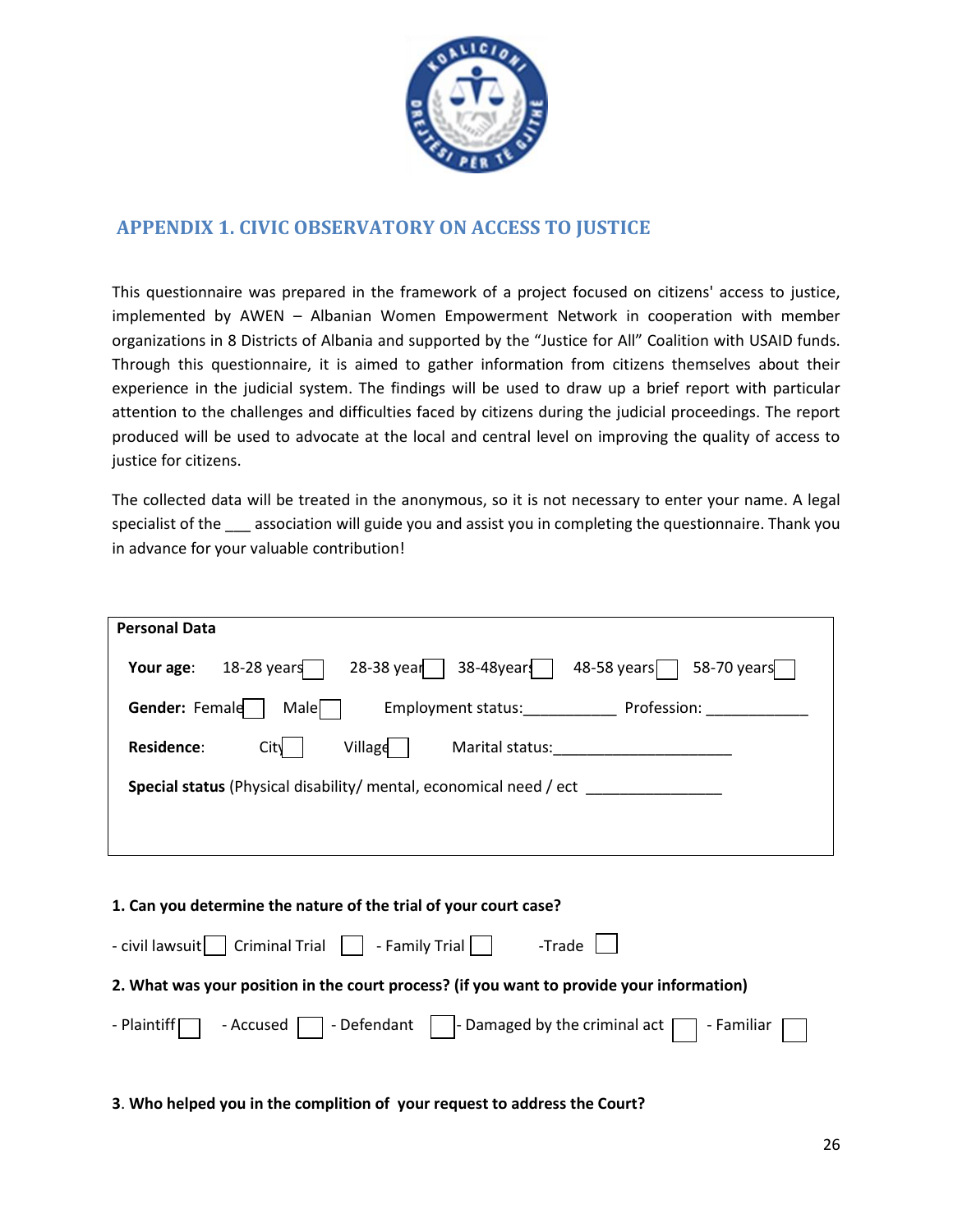| -Councel hired by you     - State's lawyer     Yourself                                       | -An association<br>$\Box$ -Other                |  |  |
|-----------------------------------------------------------------------------------------------|-------------------------------------------------|--|--|
| informed<br>about<br>Were<br>you<br>the<br>court<br>4.<br>a) Yes $\Box$<br>b) No $\Box$       | proceedings<br>before<br>coming<br>to<br>court? |  |  |
| If yes, what did the information you received consist of?                                     |                                                 |  |  |
| The form of the act I will present to the court<br>a)                                         |                                                 |  |  |
| In the trial schedule<br>b)                                                                   |                                                 |  |  |
| In the notice manner<br>C)                                                                    |                                                 |  |  |
| In the decision the Court would issue<br>d)                                                   |                                                 |  |  |
| All the information<br>e)                                                                     |                                                 |  |  |
| None of these<br>f)                                                                           |                                                 |  |  |
| Other<br>g)                                                                                   |                                                 |  |  |
| 5. How were you notified of the date and time of the trial?                                   |                                                 |  |  |
| Through the phone<br>a)                                                                       |                                                 |  |  |
| Through the lawyer<br>b)                                                                      |                                                 |  |  |
| Summons<br>c)                                                                                 |                                                 |  |  |
| Was not informed<br>d)                                                                        |                                                 |  |  |
| Through the Court's online system<br>e)                                                       |                                                 |  |  |
| Other<br>f)                                                                                   |                                                 |  |  |
| 6. Did you find it hard to come to court on time?                                             |                                                 |  |  |
| a) Yes $\Box$<br>b) No                                                                        |                                                 |  |  |
| 7. How long did you wait for your trial to begin?                                             |                                                 |  |  |
| a)On time<br>b) 15 min                                                                        | c) 30 min $\lfloor$<br>d) More than 30 min      |  |  |
| 8. What expectations do you have regarding the decision that the Court has given / will give? |                                                 |  |  |
| b) good $\Box$<br>a) No expectation<br>c) bad                                                 | d) not pronounced $\Box$                        |  |  |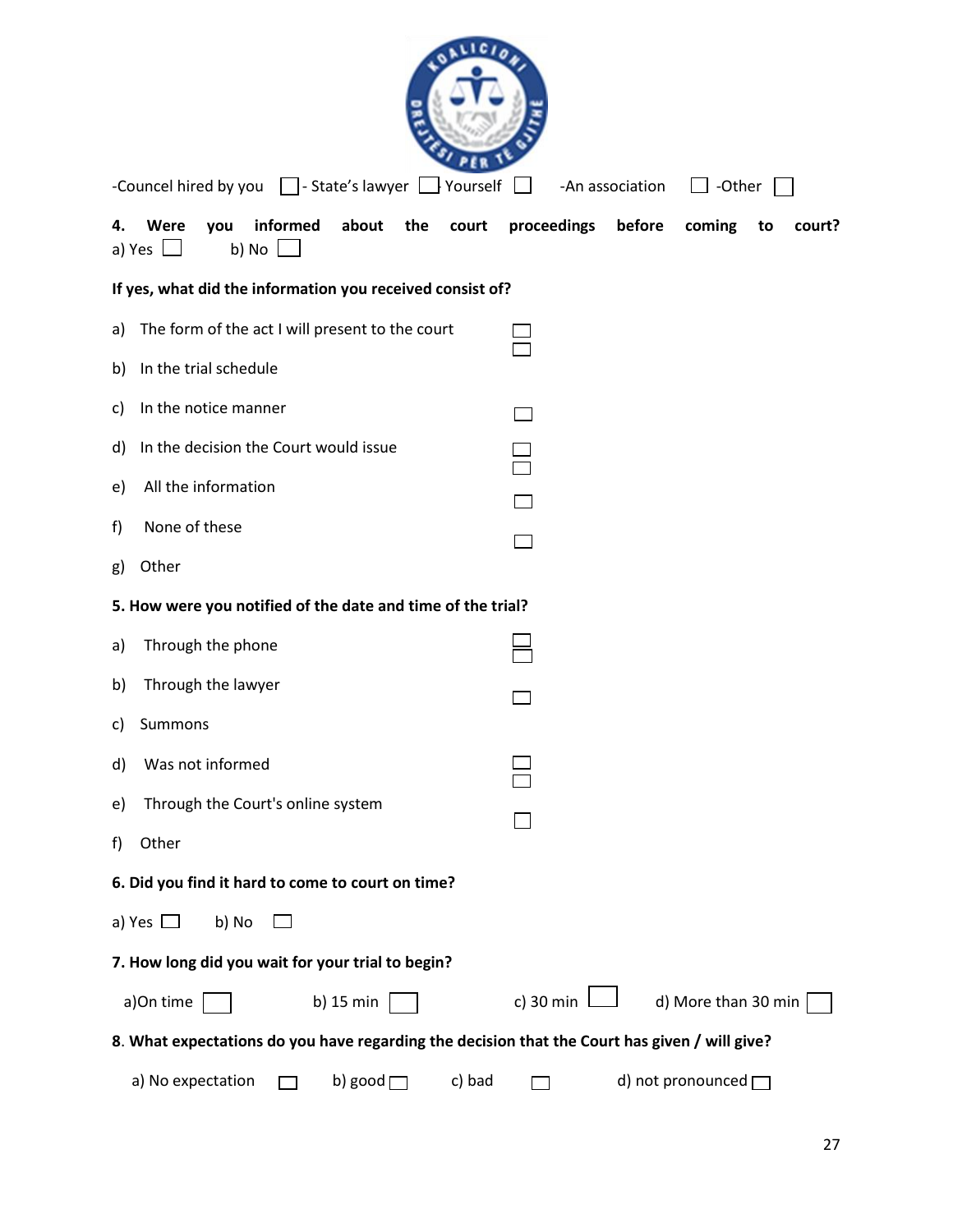

| 9. If you have been involved in other court proceedings, the decision taken was;                                                                                        |                                                               |                                                                                   |                                                                                                      |  |
|-------------------------------------------------------------------------------------------------------------------------------------------------------------------------|---------------------------------------------------------------|-----------------------------------------------------------------------------------|------------------------------------------------------------------------------------------------------|--|
| a) In your favor:                                                                                                                                                       | No decision $\Box$                                            | One decision $\square$                                                            | More than 1 decision $\Box$                                                                          |  |
| b) Against you:                                                                                                                                                         | Asnjë vendim $\Box$                                           | One decision $\Box$                                                               | More than 1 decision $\Box$                                                                          |  |
|                                                                                                                                                                         |                                                               |                                                                                   |                                                                                                      |  |
| problem)? Give your suggestion                                                                                                                                          |                                                               |                                                                                   | 10. Do you think that the decision of the Court has given the final solution to your claim (concern, |  |
| a) Yes $\Box$                                                                                                                                                           | b) No $\Box$                                                  |                                                                                   |                                                                                                      |  |
| why.                                                                                                                                                                    |                                                               |                                                                                   | 11. Was the language used by the court during the process understandable by you? Give explanations   |  |
| b) It was too difficult to understand $\Box$<br>a) It was easy to understand $\Box$                                                                                     |                                                               |                                                                                   |                                                                                                      |  |
|                                                                                                                                                                         | 12. Did the Court inform you of your rights during the trial? |                                                                                   |                                                                                                      |  |
| a) Yes $\Box$                                                                                                                                                           | b) No $\Box$                                                  |                                                                                   |                                                                                                      |  |
| 13. During the sessions were you able to express everything you thought about your problem at the<br>Court? If you have not been heard during the process, explain why. |                                                               |                                                                                   |                                                                                                      |  |
| a) Not at all $\Box$                                                                                                                                                    | b) Enough $\Box$                                              | c) Very well                                                                      |                                                                                                      |  |
|                                                                                                                                                                         |                                                               | 14. Have you received advice from employees about how you should behave in court? |                                                                                                      |  |
| a) Not at all $\Box$                                                                                                                                                    |                                                               | b) Enough $\Box$ c) Very well adviced $\Box$                                      | Other                                                                                                |  |
| 15. Did the Court issue a decision to you?                                                                                                                              |                                                               |                                                                                   |                                                                                                      |  |
| a) Was dismissed $\Box$ b) Was dropped $\Box$ c) Was accepted $\Box$                                                                                                    |                                                               |                                                                                   |                                                                                                      |  |
|                                                                                                                                                                         |                                                               |                                                                                   |                                                                                                      |  |
| 16. Do you have information on the relevant legislation regarding your case?                                                                                            |                                                               |                                                                                   |                                                                                                      |  |
| a) No                                                                                                                                                                   | b)A little $\Box$<br>c)Enough                                 | d) Very well informed $\Box$                                                      |                                                                                                      |  |
| 17. Did you encounter difficulties in submitting your evidence and claims to the Court?                                                                                 |                                                               |                                                                                   |                                                                                                      |  |

a) Yes  $\Box$  b) No  $\Box$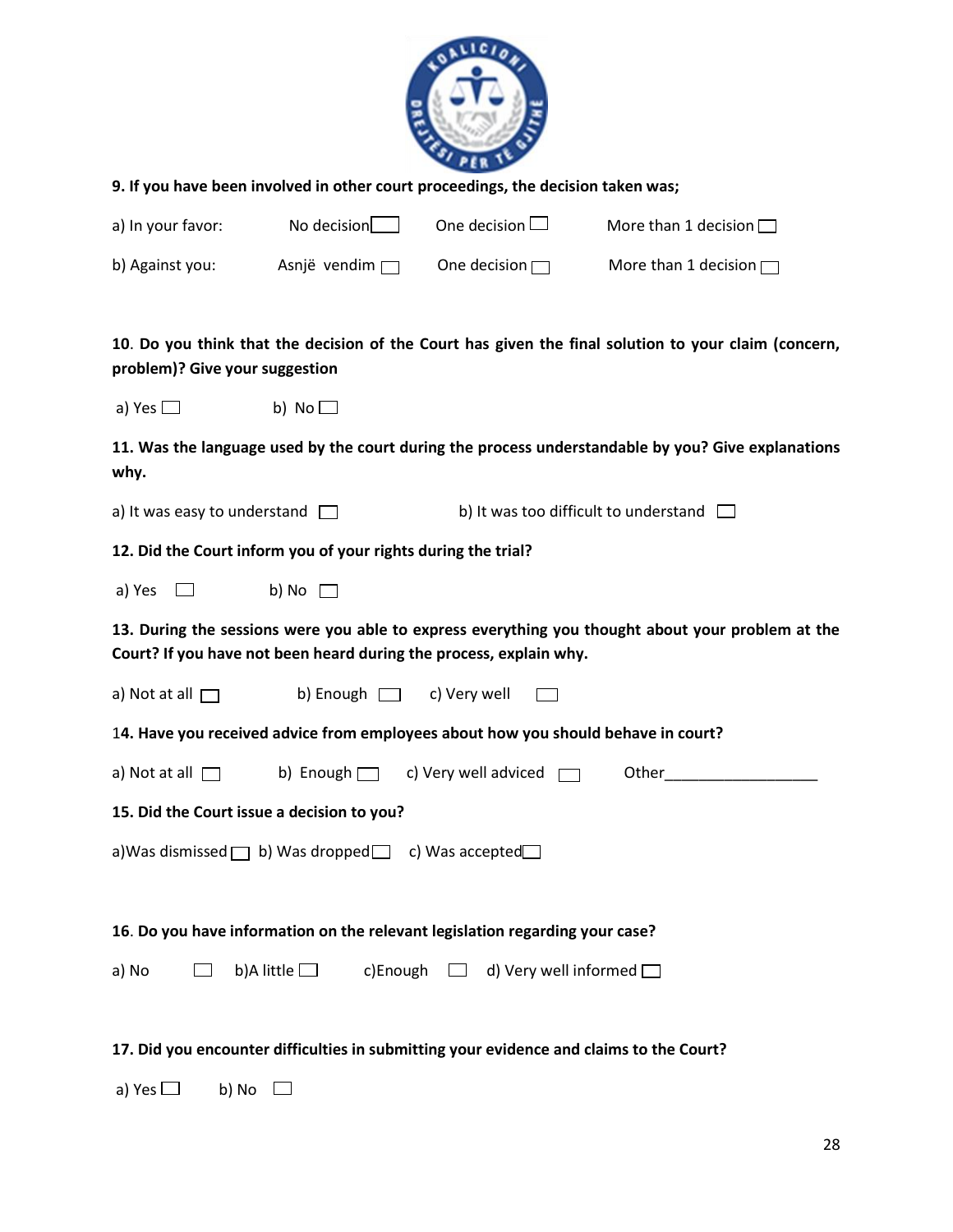| If so, can you list 3 obstacles?                                                                                     |                                                                         |                                                         |        |
|----------------------------------------------------------------------------------------------------------------------|-------------------------------------------------------------------------|---------------------------------------------------------|--------|
| <u> 1990 - Johann Barbara, martxa</u><br>a)                                                                          | $\mathbf{b}$ )                                                          |                                                         |        |
| 18. Have you encountered problems / difficulties in your decision to initiate a court case?                          |                                                                         |                                                         |        |
| b) No $\Box$<br>a) Yes $\Box$                                                                                        |                                                                         |                                                         |        |
| If so, what kind of obstacles did you encounter?                                                                     |                                                                         |                                                         |        |
| a) Lack of information on the law $\square$                                                                          |                                                                         | b) Financial inability $\Box$ c) Fear / pressure $\Box$ |        |
| d) Lack of family support                                                                                            | $\overline{\phantom{a}}$<br>e) Lack of confidence for a fair resolution |                                                         |        |
|                                                                                                                      |                                                                         |                                                         |        |
| 19. Did you represent yourself in trial or have a defense lawyer?                                                    |                                                                         |                                                         |        |
| a) Myself                                                                                                            | b) Defense lawyer $\Box$ c) family member $\Box$                        |                                                         |        |
| 20. Did you feel the need for a defense lawyer during your trial?                                                    |                                                                         |                                                         |        |
| b) $No$<br>a) Yes $\Box$                                                                                             |                                                                         |                                                         |        |
| 21. How do you estimate compulsory court expenses?                                                                   |                                                                         |                                                         |        |
| Court tax:                                                                                                           | Unaffordable                                                            | Appropriate                                             | Normal |
| Attorney's payment:                                                                                                  | Unaffordable                                                            | Appropriate                                             | Normal |
| Expert payment:                                                                                                      | Unaffordable [                                                          | Appropriate                                             | Normal |
| 22. Have you felt pressured for other out-of-court expenses during the course of the process?                        |                                                                         |                                                         |        |
| a) Yes $\Box$<br>b) No $\Box$                                                                                        |                                                                         |                                                         |        |
| If yes, from whom has this pressure come from?                                                                       |                                                                         |                                                         |        |
| 23. Have you been informed by the Court of the possibility of obtaining free legal aid? Give<br>explanations if yes. |                                                                         |                                                         |        |
| a) Yes $\Box$<br>b) No $\Box$                                                                                        |                                                                         |                                                         |        |

**24. Have you been treated with respect, dignity and justice from all the state bodies you have contacted for solving your problem? Please comment.**